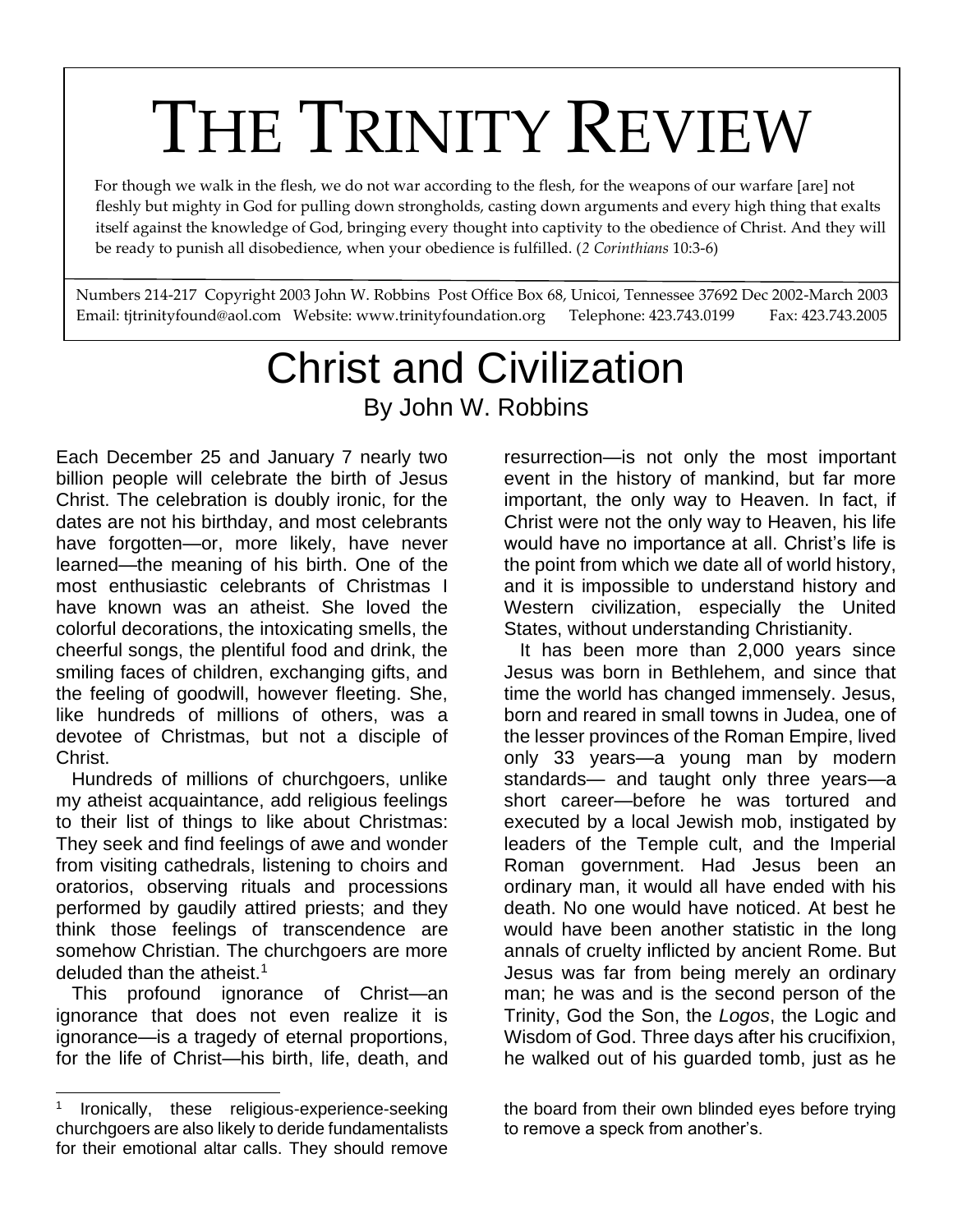had predicted. The worst the world's Empire could do had failed. Jesus was alive, never to die again.

 About six centuries earlier and a few hundred miles to the east, King Nebuchadnezzar of the Empire of Babylonia had had a dream. He saw "a great image. This great image, whose splendor was excellent, stood before" the King, and "its form was awesome. This image's head was of fine gold, its chest and arms of silver, its belly and thighs of bronze, its legs of iron, its feet partly of iron and partly of clay." Nebuchadnezzar "watched while a stone was cut out without hands, which struck the image on its feet of iron and clay, and broke them in pieces. The iron, the clay, the bronze, the silver, and the gold were crushed together, and became like chaff from the summer threshing floors; the wind carried them away so that no trace of them was found. And the stone that struck the image became a great mountain and filled the whole Earth" (*Daniel* 2).

 In these words, God, through Daniel, foretold the coming of Christ and his Kingdom. Christ was the stone—the Rock—that would crush the great image into dust and blow it away, and the image represented the empires of the world. For the past two thousand years the stone has been growing, sometimes imperceptibly, sometimes visibly, always inexorably. Christianity has profoundly changed the societies to which it has come, their institutions, beliefs, and cultures. What has emerged can only be described as a new civilization.

# **The World Christ Entered**

 Americans, if we think about the subject at all, entertain a romantic and idealized view of Greece and Rome as peaceful, pleasant, and free societies. We see the statuary and the ruins, we hear the philosophers discussed and praised, and we read the exploits of the

Caesars. Athens, we are told, was a model of enlightenment and democracy, and Rome was a model of justice and law. It is largely to Greece and Rome, to their philosophers and statesmen, so the traditional story goes, that we owe our freedom, our civilization, and our prosperity.

 *The World Book Encyclopedia*, commonly used by high school students, informs its readers that "The principles that bound the Roman Empire together—justice, tolerance, and a desire for peace—influenced countless generations." But the very next sentence—so startling in contrast to the first—is closer to the truth: "Roman cruelty and greed caused great misery, and the use of force brought hardship and death."<sup>2</sup> Rome was an empire of violence, not justice; it grew through conquests accomplished by armies led by brilliant generals; and it was held together by the feared Roman legions. It tolerated no disobedience, and peace was a rare event. Even at its best, that is, the *Pax Romana* of the first and second centuries after Christ, the Empire was, in the Roman historian Tacitus' words, "rich in catastrophe, fearful in its battles, fertile in mutinies, bloody even in peace."<sup>3</sup> The debt that Western civilization owes to Greece and Rome has been exaggerated. To understand the impact of the coming of Christ, one must have a more accurate understanding of the classical world.

# **Classical Religion**

 Greece and Rome were not secular states; they were drenched in religion. There was then no significant distinction between sacred and secular; that was a later Christian idea. On Paul's arrival in Athens he found a city "given over to idols" (*Acts* 17:6). Dreams, omens, ghosts, apparitions, and the "evil eye" were both feared as sources of harm and sought as sources of guidance. Astrology was a science and part of high culture, enjoying the respect

<sup>&</sup>lt;sup>2</sup> "The Roman Empire," Volume 16, 380-381.

 $3$  The ancient world was one "in which a large part of the labor force worked under various forms of noneconomic compulsion, in which for a long period and over wide stretches of territory gladiatorial combats to the death provided the most popular form of public

entertainment for the elites and the masses alike, in which brigandage and piracy and reprisals were often encouraged and even practiced by 'civilized' governments" (M. l. Finley, *Ancient History.* New York, 1987, 70-71).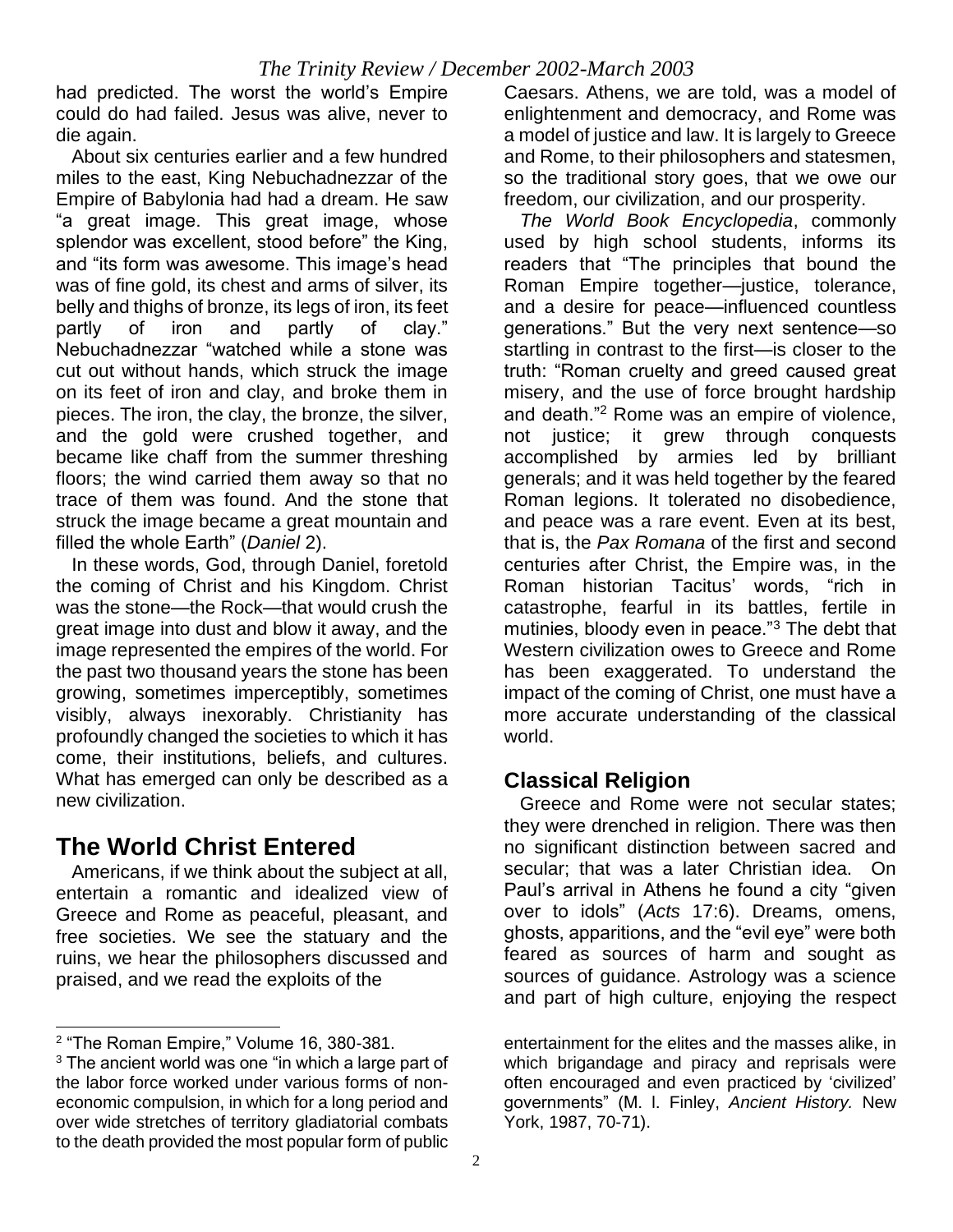psychiatry does today. Idols, images, and shrines were ubiquitous. Animal sacrifice was a regular part of religious worship, and festivals and holidays—by one count 109 days each year were holidays in Rome— were frequent. Temple prostitution was commonplace. The name of the Greek city of Corinth, a center of religious devotion, became synonymous with sexual immorality. To "corinthianize" was to engage in the most perverted and debauched sexual practices. In the pagan culture of Rome, homosexuality was commonplace and accepted.

 The Greek and Roman gods and goddesses were men and women larger than life. They fought, they schemed, they lied, they got drunk, they raped, and they committed incest. The Romans worshiped twelve major gods and goddesses and thousands of lesser gods, which had arisen from the animism of early Rome. There were gods for war, fertility, love, harvest, travel, doors, *ad infinitum*. Each god and goddess had his or her own sphere of influence, his or her department; and the devout Roman did not worship one god to the exclusion of others, but worshiped all as circumstances demanded. A succession of spirits

watched over each period of a man's life from birth to death. Juno Lucina, Candelifera, and the Carmentes aided at birth. It was Vagitanus only who could inspire the first cry. Cunina guarded the infant in its cradle, giving place to Cuba when the small Roman attained the distinction of a bed. By Rumina he was taught to take his mother's milk; Edusa and Potina watched over him in the days on his weaning. Fabulinus taught him to talk; Statilinus to stand; Abeona and Adeona attended him in his first ventures from the house;…Catius sharpened his wits; Sentia deepened his feeling; while Volumna stiffened his will…. Viduus parted body and soul. $4$ 

 Prayers and pilgrimages to shrines and temples were a common part of life in the ancient world. Features of Roman religion included not only astrology, but also witchcraft and ghosts; divination by dreams, by birds, and by entrails; magic, spells and hexes; heroes, gods, and goddesses; holy water, holy tombs, holy relics, holy cities, holy shrines, and holy days; visions, signs, and incantations; animal and human sacrifices; miracles of healing, of nature, and of destruction; rituals, processions, statues, and frescoes; incubation, curses, and worship of the dead; worship of Diana, Queen of Heaven; mendicant priests, monks, and asceticism; incense, bells, and choirs, *ad infinitum*. Roman society was very religious, and that religion did not end until the Christian Reformation of the sixteenth century.

 Roman and Greek religions were very different from Christianity, not only in their polytheism (or, more accurately, polydemonism), but in that the pagan religions did not emphasize knowledge, learning, understanding, and teaching. They had no sermons, no books to be studied, no body of doctrine to believe.

 "The chief objects of pagan religions," W. E. H. Lecky tells us,

were to foretell the future [through the study of animal entrails and later the questioning of oracles], to explain the universe, to avert calamity, [and] to obtain the assistance of the gods. They contained no instruments of moral teaching analogous to our institution of preaching, or to the moral preparation for the reception of the sacrament, or to confession, or to the reading of the Bible, or to religious education, or to united prayer for spiritual benefits.<sup>5</sup>

 One result of this anti-intellectualism was, of course, that religious piety was expressed in religious behavior—attending temples, offering sacrifices, making pilgrimages—for "the Greeks valued 'orthopraxy,' right doing, rather than orthodoxy." In all this, Greek religion "reflected and supported the general ethos of Greek culture. It discouraged individualism…it emphasized the sense of belonging to a

<sup>5</sup> Lecky, *History of European Morals.* London (1869) 1946, II, 1.

<sup>4</sup> Gordon J. Laing, *Survivals of Roman Religion*, 3-4.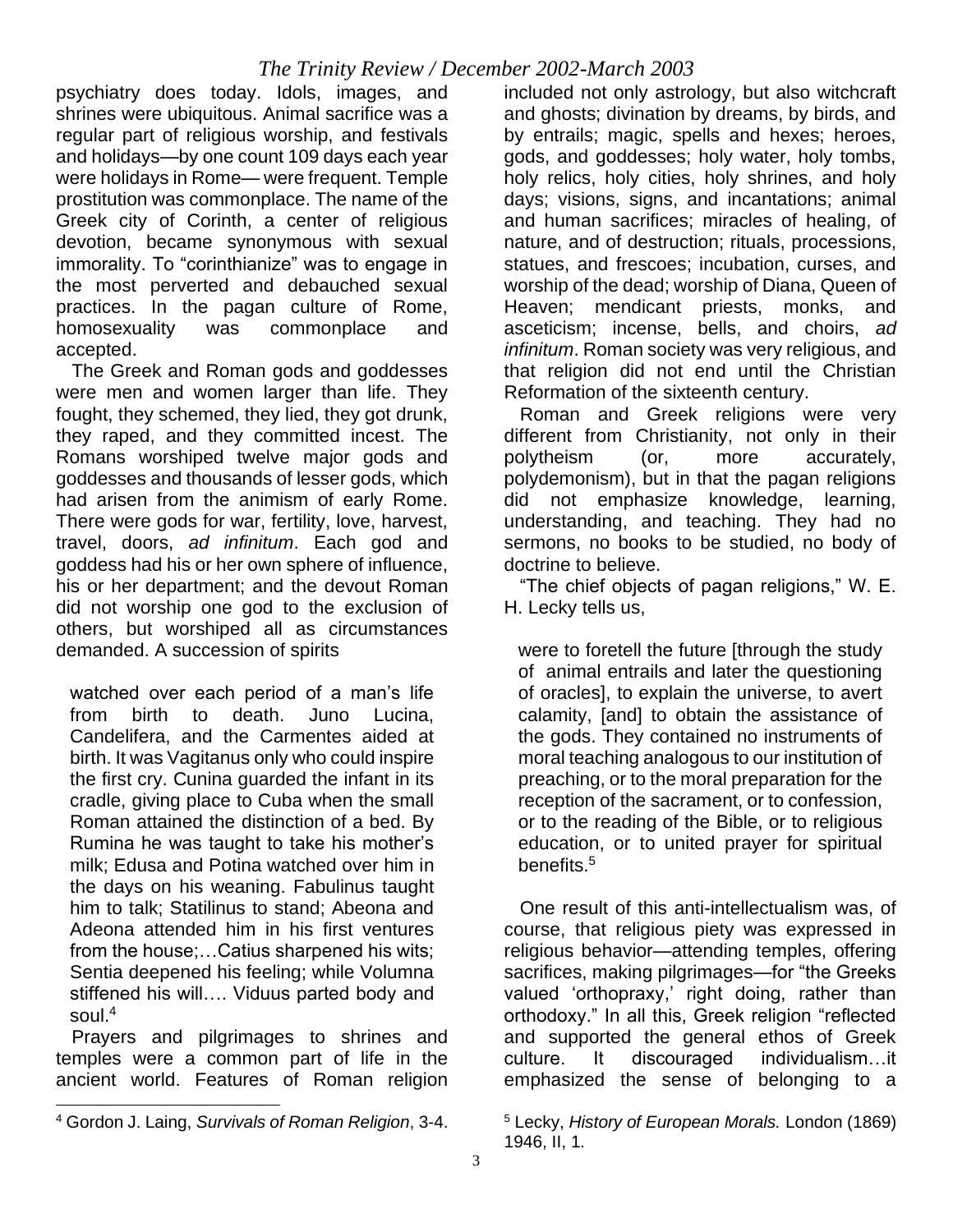community and the need for the observance of social forms."<sup>6</sup> Greece enforced those emphases with death.

 To the extent that teaching, reading, and education were done in Greece and Rome, they were functions not of the priests, but of the philosophers, who were largely unconnected with the popular religious cults. Christianity, by contrast, made theological and moral knowledge and teaching both central to the mission of the church and available to all, not just to the aristocratic classes thought to be capable of virtue. (This was not true of the Catholic Religion, which later split into the Roman Catholic and the Orthodox Churches. From the fifth century on, the Catholic Religion preferred to use images: icons, statues, frescoes, and so forth, not literature, to "teach" the populace. And those thought to be capable of virtue were the "religious," not the laity; the "religious" were the new Catholic aristocratic class.) Lecky, certainly no Christian, wrote: "Under its [Christianity's] influence, doctrines concerning the nature of God, the immortality of the soul, and the duties of man, which the noblest intellects of antiquity could barely grasp, have become the truisms of the village school, the proverbs of the cottage and of the alley." (This, of course, was the result of the Reformation, not of Catholicism.)

 Because of the variety of gods in Rome, some historians have mistakenly concluded that Rome enjoyed religious liberty. But the command of the Twelve Tables (*c*. 450 BC), as well as the persecution of religious dissenters, makes it clear that religious liberty was not a feature of Roman society: "Let no one have gods on his own, neither new ones nor strange ones, but only those instituted by the State." In the second century after Christ, the pagan jurist Julius Paulus reported a contemporary legal decree: "Of those people who introduce new religions with unknown customs or methods by

which the minds of men could be disturbed, those of the upper classes shall be deported, those of the lower classes shall be put to death." The only religions permitted in Rome were those licensed and approved by the State.

 Both the Greek *poleis* and the Roman Empire were totalitarian church-states. For the ancient as well as the medieval pagans, statecraft was soulcraft. Socrates was executed for being an atheist, that is, for corrupting the youth of Athens by teaching them to doubt the gods of Athens. Others suffered the same fate. Centuries after Socrates was executed by the Athenian democracy, Pliny the Younger, Special High Commissioner to the provinces of Bithynia and Pontus, wrote a letter to Trajan the Emperor in AD 111. His letter illustrates both Rome's treatment of religious dissenters and its lack of a justice system:

 This is the plan which I have adopted in the case of those Christians who have been brought before me. I ask them whether they are Christians; if they say yes, then I repeat the question a second and a third time, warning them of the penalties it entails, and if they still persist, I order them to be taken away to prison. For I do not doubt, whatever the character of the crime may be which they confess, their pertinacity and inflexible obstinacy certainly ought to be punished....

In Rome, "pertinacity" was a crime punishable by indefinite incarceration.

 Pliny explained what his subjects were required to do in order to regain their freedom:

 Those who denied that they were or had been Christians and called upon the gods in the usual formula, reciting the words after me, those who offered incense and wine before your [the Emperor's] image, which I had given orders to be brought forward for

<sup>6</sup> Robert Parker, "Greek Religion," *Oxford History of the Classical World*, 1986, 261. This, of course, is contrary to the assertions one finds in some "Christian" theologians that the Greeks were uninterested in practice or in this world, but were focused on another world, the world of Plato's

Forms. These semi-educated writers compound their errors by contrasting the "otherworldliness" and "individualism" of the Greeks with the "earthy" and "communitarian" Hebrews. They might correct their errors by studying *Hebrews* 11 and related passages, as well as ancient history.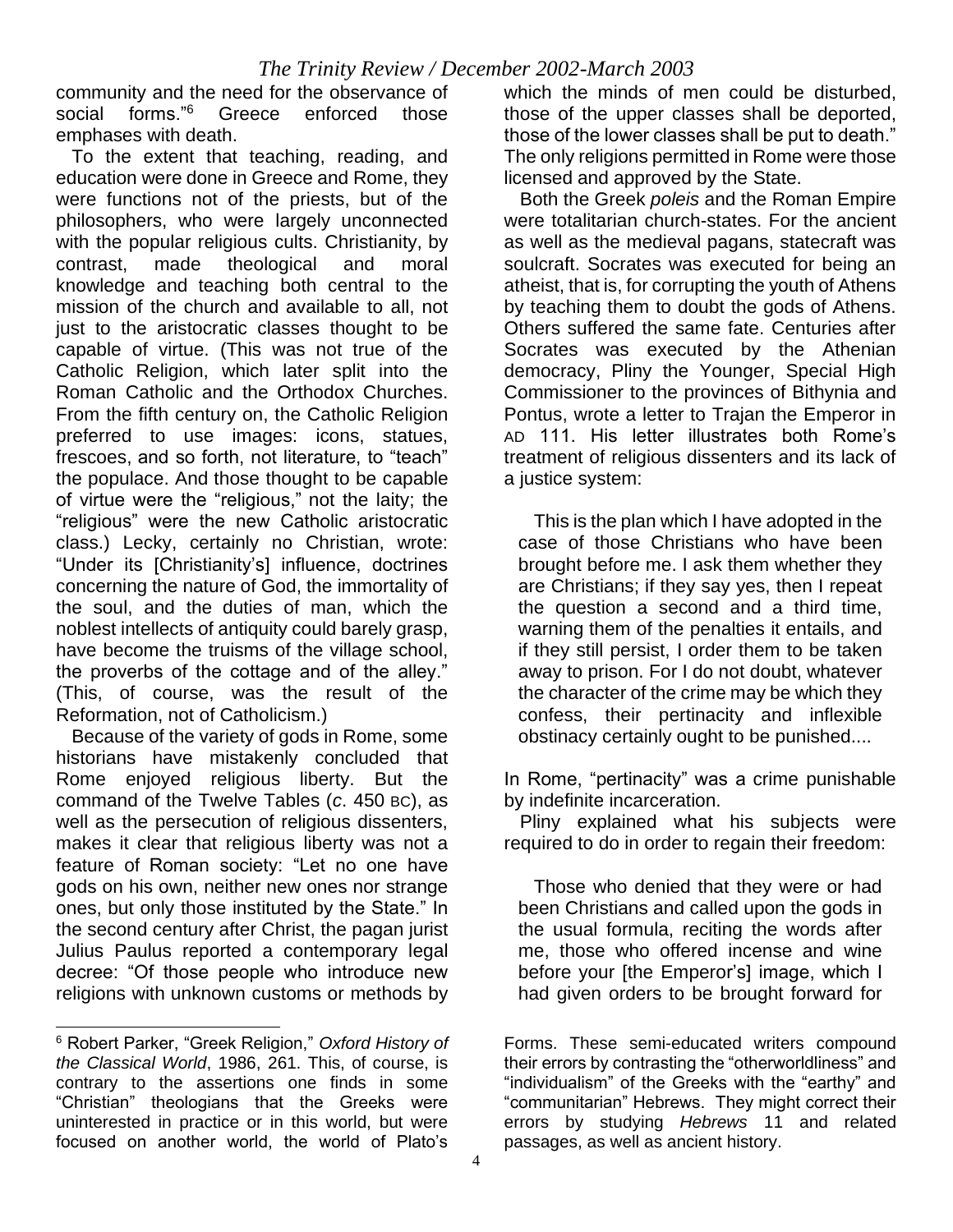this purpose, together with the statues of the deities—all such I considered should be discharged, especially as they cursed the name of Christ, which, it is said, those who are really Christians cannot be induced to do.

In Rome, as in Athens, one could escape punishment by worshiping the gods.

 In one case in which some persons had anonymously accused their neighbors of being Christians, Pliny

thought it the more necessary...to find out what truth there was in these statements [of accusation] by submitting two women, who were called deaconesses, to the torture.... Many persons of all ages, and of both sexes alike, are being brought into peril of their lives by their accusers, and the process [of inquisition and punishment] will go on. For the contagion of this superstition [Christianity] has spread not only through the free cities, but into the villages and rural districts, and yet it seems to me that it can be checked and set right. It is beyond doubt that the [pagan] temples, which have been almost deserted, are beginning again to be thronged with worshipers, that the sacred rites which for a long time have been allowed to lapse are now being renewed, and that the food of the sacrificial victims is once more finding a sale.<sup>7</sup>

Pliny was pleased to report that his methods of torture and imprisonment were encouraging people to worship the gods, and that the Roman temples were growing again. Throughout history, coercion has been a favored method of achieving church growth. It was and is especially a favored by the Roman Church-State, which has continued the ancient Roman practice of inquisition and punishment.

 In his letter to Trajan, Pliny emphasized that worshiping the Emperor is the way to avoid punishment. At the time of Christ, the Imperial cult was relatively new, having begun with Augustus, and it was the cult that unified Rome. Tiberius succeeded Augustus as Emperor in AD 14. Here are a few excerpts from a letter Tiberius sent to the magistrate of the city of Gytheon, instructing him in the proper rituals of the imperial cult:

 Tiberius Caesar Augustus, son of the god Augustus, *pontifex maximus*.... He should place an image of the god Augustus Caesar the father on the first [chair], one of Julia Augusta on the second from the right, and one of Tiberius Caesar Augustus on the third. ... Let a table [for sacrifices] be set by him in the middle of the theater and an incense burner be placed there, and let the representatives and all magistrates offer sacrifices.... Let him conduct the festival on the first day in honor of the god Augustus the Savior and Liberator, son of the god Caesar..." (MacMullen and Lane, 74-75).

The worship of the state, in the person of the divine Emperor, was the ideology that unified the Roman Empire at the time of Christ.

#### **War and Peace**

 The pagan world was not peaceful. Athens, usually considered one of the most peaceful of the Greek city-states, was at war more than two years out of every three between the Persian Wars and 338 BC, when Philip of Macedon was defeated. The following three centuries were even worse. Athens never enjoyed ten consecutive years of peace.

 Livy reports that the Roman Republic was at peace only twice in its entire history, once at the end of the First Punic War in the mid-third century BC and once in 30 BC after Augustus' defeat of Antony and Cleopatra. War was a way of life in the ancient world.

 In the opening pages of the *Laws*, Plato makes Clinias say that "what most men call peace is merely an appearance; in reality all cities are by nature in a permanent state of

<sup>&</sup>lt;sup>7</sup> Ramsey MacMullen and Eugene N. Lane, editors, *Paganism and Christianity 100-425 C.E.* Minneapolis, 1992, 164-165.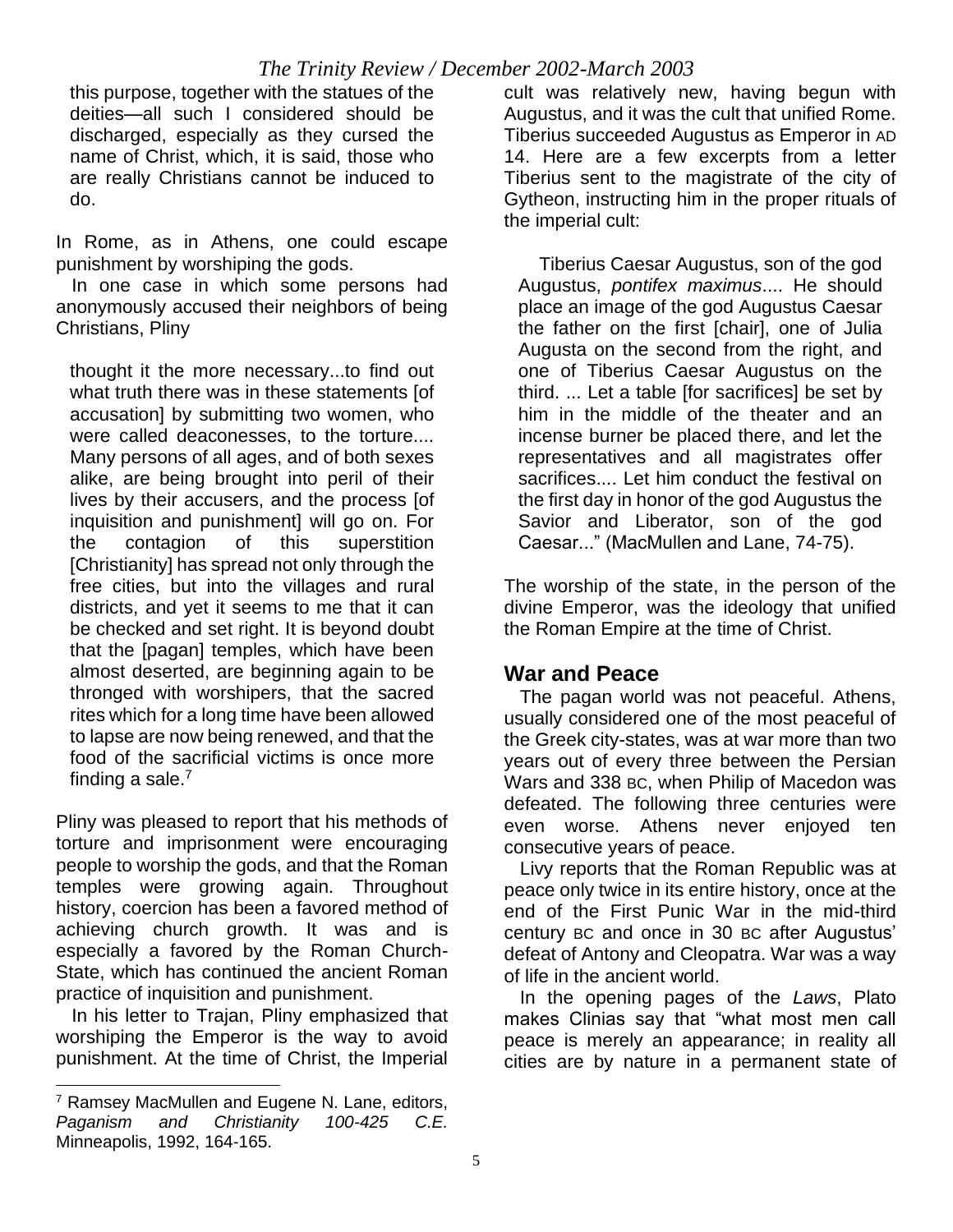undeclared war against all other cities." But in his dialogues Plato depicts a sanitized Athens of intellectuals discoursing on philosophical questions, strolling about the city, eating and drinking from house to house.

 Plato's dialogues portray Athens in vivid detail, as a world of young and godlike intellectuals meeting in private houses for conversation or social drinking, strolling in suburban parks or walking down to the Piraeus for a festival, listening to famous visitors skilled in rhetoric or philosophy from all over Greece…. Yet for most of the time which Plato describes, Athens was fighting a long and bloody war in which at least half the population died, many of them from a particularly horrifying plague which scarred even those who survived it, and which was partly the consequence of the unsanitary conditions in which vast numbers of citizens were camped, at first in the heat of summer and later all year, on every available space of open or sacred land within the city walls. In reality travel was dangerous and very much restricted; and the way down to the Piraeus must have been as filthy, as stinking, and as crowded as the slums of Calcutta.<sup>8</sup>

 As for Rome, "In the half century of the Hannibalic and Macedonian Wars, ten percent and often more of all adult Italian males were at war year by year, a ratio that rose during the wars of the first century B.C. to one in every three males."

 Finley traces the prevalence of warfare in the ancient world to pagan religion:

 Neither the enormously powerful Roman Mars nor the weaker Greek Ares received the slightest competition from the minor divinities of peace. It was always assumed that divine support was available for a war.... [T]he gods through their oracles and signs [never] recommended peace for its own sake..." (Finley, 68).

 It is revealing that despite perpetual war in Greece and Rome, war was neither the title nor topic of a single ancient philosophical treatise. The *Pax Romana* during the first two centuries of the Christian era, although an improvement from earlier centuries, was punctuated by wars on the Empire's frontiers and the destruction of Jerusalem in AD 70, with the loss of an estimated one to two million lives.

#### **Economics, Slavery, and Work**

 At the time of Christ, the population of Roman Italy comprised an estimated five to six million free citizens and one to two million slaves. Many slaves worked the mines of the Roman Empire, and they were sometimes forced to live below ground until they died. Slaves were forbidden to marry, and the power of masters over their slaves was absolute. The castes of Roman society—slaves, plebeians, notables, and nobles—were not so rigid at the time of Christ as they had been in earlier centuries, but Roman society remained radically unequal.

 The Republic and Empire's military conquests resulted in the influx of hundreds of thousands of slaves to Rome. These slaves were used not only for work, but also for entertainment in the gladiatorial contests that both nobles and proles loved to attend. The enthusiasm of the Romans for gladiatorial gore both produced and reflected a savage desire for and delight in the infliction of pain. Thousands of slaves died entertaining the Romans. Because they were vivid expressions of the cruelty and will to rule of the Roman elite, the gladiatorial "games" were part of the official celebration of the Emperor in every large city.

Apart from the gladiatorial combats,

numerous acts of the most odious barbarity were committed: Flaminius ordering a slave to be killed to gratify, by the spectacle, the curiosity of a guest;... Vedius Pollio feeding his fish on the flesh of slaves;... Augustus sentencing a slave, who had killed and eaten a favorite quail, to crucifixion. … Old and

*Oxford History of the Classical World.* New York, 1986, 205.

<sup>8</sup> Oswyn Murray, "Life and Society in Classical Greece," *The*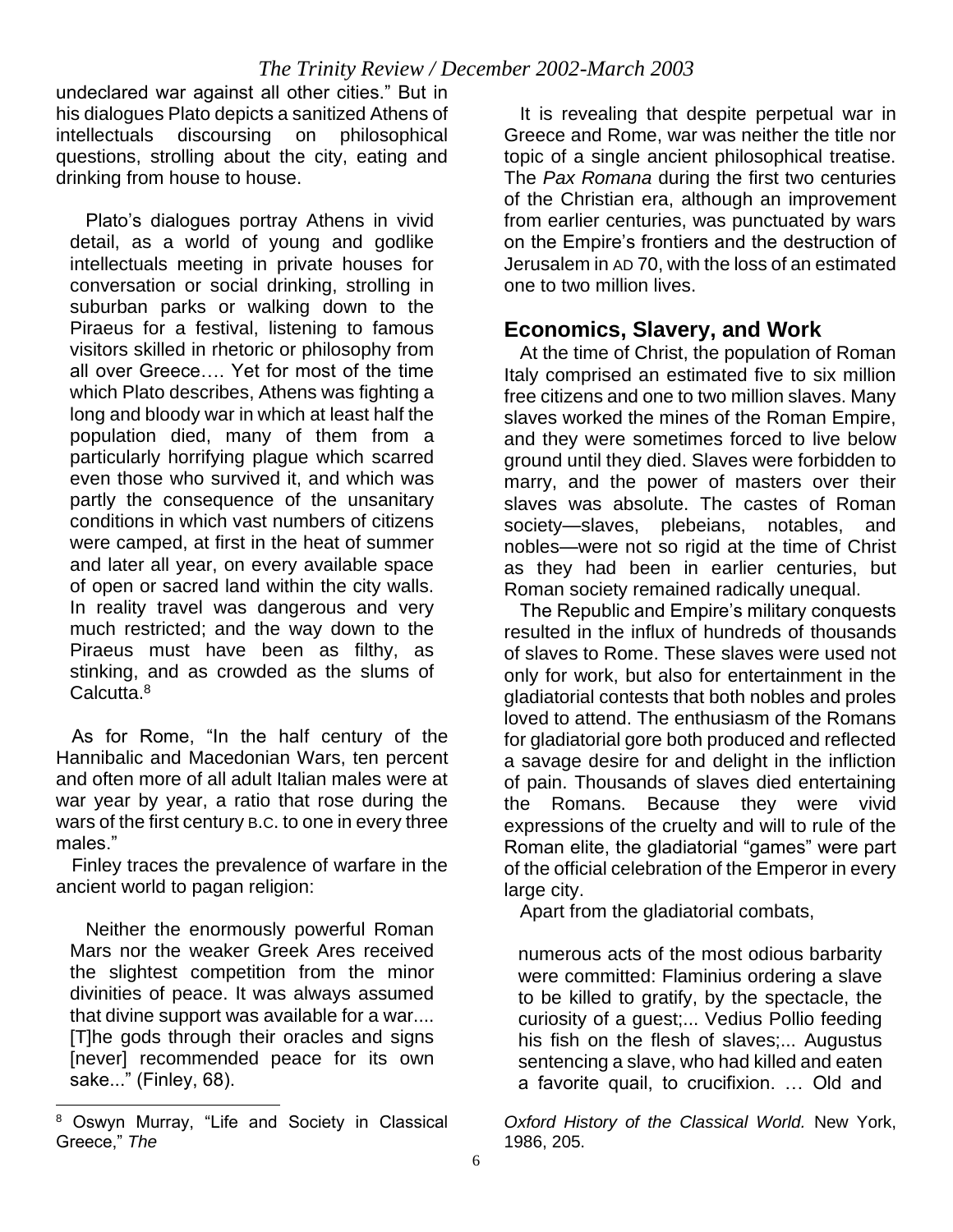infirm slaves were constantly exposed to perish on an island of the Tiber" (Lecky, I, 127).

 Slavery was not only the ubiquitous practice of the pagan world, it was the theory as well. The best and brightest of the Greek philosophers, Plato and Aristotle, defended slavery, for slaves were naturally inferior beings. The status of slaves, women, and children reflected the judgment of Aristotle that "the deliberative faculty is not present at all in the slave, in the female it is inoperative, in the child undeveloped." The Christian notion that all men are created in the image of God, and that the image of God is rationality, $9$  was foreign to pagan thought and societies. Murray commented on the status of women in Athens:

 We idealize the Greeks as the originators of Western civilization. But we should remember that (polygamy apart), the position of Athenian women was in most important respects the same as that of the 200,000,000 women who today [1986] live under Islam…" (216).

 In any society in which slavery plays a major role, idleness becomes a virtue. It was so in the American South, and so it was in Rome. The Romans held labor in contempt and scorned those who worked with their hands. The workingman was base and a social inferior. All freedmen were artisans and shopkeepers; most shopkeepers and artisans were freedmen; and all were despised. "No one," Aristotle had written, "who leads the life of a worker or laborer can practice virtue."

 The eloquent Demosthenes, defending himself before an Athenian jury, presented his argument this way:

 I am worth more than Eschinus [the plaintiff] and I am better born than he; I do not wish to seem to insult poverty, but l am bound to say that it was my lot as a child to attend good schools and to have had sufficient wealth that I was not forced by need to engage in shameful labors. Whereas you, Eschinus, it was your lot as a child to sweep, as might a slave, the classroom in which your father served as teacher.

Demosthenes easily won his case.

 Seneca, the tutor and later the victim of Emperor Nero, wrote that "The common arts, the sordid arts, are, according to the philosopher Posidonius, those practiced by manual laborers, who spend all their time earning their living. There is no beauty in such occupations, which bear little resemblance to the Good." The great Roman senator Cicero believed that "wage labor is sordid and unworthy of a free man, for wages are the price of labor and not of some art; craft labor is sordid as is the business of retailing." Capitalism could not develop in a society in which such a view of labor prevailed.

 Caesar's control over the economy was hampered by the primitiveness of the economy. But wherever economic activity could be controlled, the worldly philosophers and statesmen believed the state had the right to control it. A basic feature of the constitution of Sparta was complete control of economic activity. Athens owned the silver mines of Laurium. *Economics*, a treatise probably written in the third century before Christ and incorrectly attributed to Aristotle, recounts how rulers filled their coffers by robbery and exploitation of their people. The book assumes that every sort of private property is at the disposal of the state. Hasebroek, writing in *Trade and Politics in Ancient Greece*, reports that the control of economic activity in the *poleis* was tyrannical.

 As for Rome, "wholesale uncompensated confiscation of private estates and peasant farms to provide bonuses for soldiers was not an uncommon practice.... Eventually all generations of workers—oil-suppliers, butchers, fish handlers, bakers, transport and mine workers, and minor government officials —were frozen in their occupations to stabilize taxes and balance the budget."<sup>10</sup> (This, of course, is the

<sup>&</sup>lt;sup>9</sup> "The spirit of a man is the lamp of the Lord, searching all the inner depths of his heart" (*Proverbs* 20:27) is one verse among many that teach this idea.

<sup>10</sup> E. G. Weltin, *Athens and Jerusalem.* Atlanta, 1987, 34.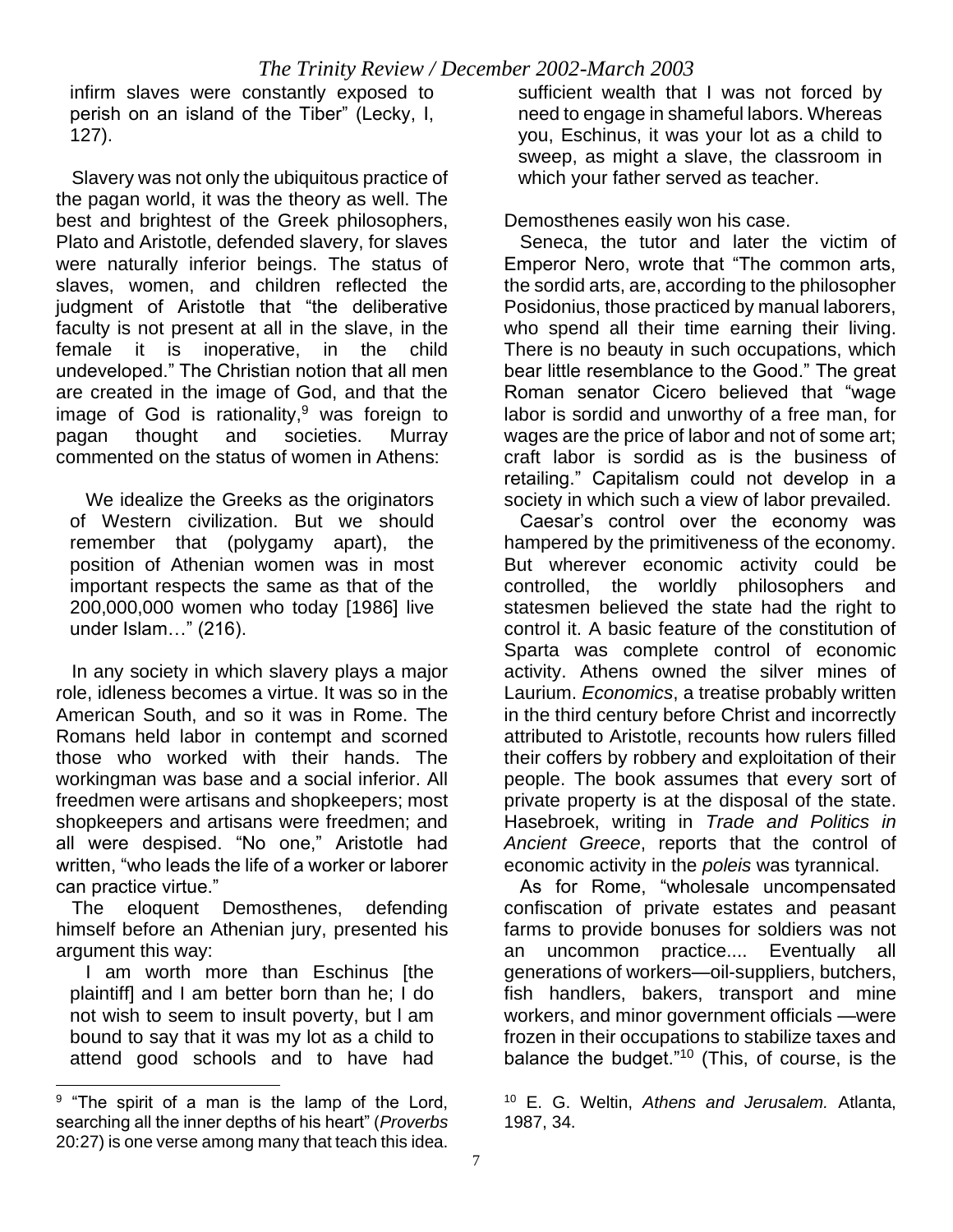beginning of feudalism.) Fustel de Coulanges concluded, "The ancients, therefore, knew neither liberty in private life, liberty in education, nor religious liberty."<sup>11</sup>

### **Life and Death**

 In the ancient world, abortion, the exposure of infants, infanticide, and suicide were common and legal. At the coming of Christ, the Roman governor in Judea, Herod the Great, in an attempt to murder Jesus, ordered that all the male infants in Bethlehem and the region surrounding it, from two years old and younger, be put to death.

 The head of a Roman family had the power of life and death—*patria potestas*—over his children and slaves. At birth, the midwife would place the newborn on the ground, where he would remain unless the father took the child and raised him from the earth. If the father did not lift the child, he—or more likely she—was left to die in some public place. The pagans exposed their children for many reasons: poverty, ambition, or concern about their "quality of life": "so as not to see them corrupted by a mediocre education that would leave them unfit for rank and quality," to quote Plutarch. The early Christians rescued thousands of children discarded by the pagans. Pagans also rescued thousands, and they would rear them to be slaves and prostitutes.

 If infants were born with defects, they were frequently killed, rather than exposed. Infanticide was not merely the practice of the pagans, it was their doctrine as well: Plato and Aristotle endorsed infanticide, and Seneca wrote: "What is good must be set apart from what is good for nothing."

 According to Roman law, the power of the father over his children remained as long as he lived. An adult Roman man could do nothing without his father's consent; his father could even sentence him to death. It is likely that the Mafia inherited its focus on the family from its Roman ancestors.

 The contrast between ancient paganism and Christianity is clearest in these matters of life

and death. In his *History of European Morals*, Lecky wrote:

 The first aspect in which Christianity presented itself to the world was as a declaration of the fraternity of men in Christ. Considered as immortal beings, destined for the extremes of happiness or of misery, and united to one another by a special community of redemption, the first and most manifest duty of a Christian man was to look on his fellowmen as sacred beings, and from this notion grew up the eminently Christian idea of the sanctity of all human life.

It is not the laws of nature that determine behavior or ethics, for

nature does not tell man that it is wrong to slay without provocation his fellowmen.... [I]t is an historical fact beyond all dispute that refined, and even moral, societies have existed in which the slaughter of men of some particular class or nation has been regarded with no more compunction than the slaughter of animals in the chase. The early Greeks, in their dealings with the barbarians; the Romans, in their dealings with gladiators, and in some periods of their history with slaves; the Spaniards in their dealings with Indians; nearly all colonists removed from European supervision, in their dealings with an inferior race; and an immense proportion of the nations of antiquity, in their dealings with new-born infants—all have displayed this complete and absolute callousness....

 Rather than the laws of nature, Christianity changed ancient culture:

 Now it was one of the most important services of Christianity that, besides quickening greatly our benevolent affections, it definitely and dogmatically asserted the sinfulness of all destruction of human life as a matter of amusement or of simple convenience, and thereby formed a

<sup>11</sup> *The Ancient City*. 1901, 222-223.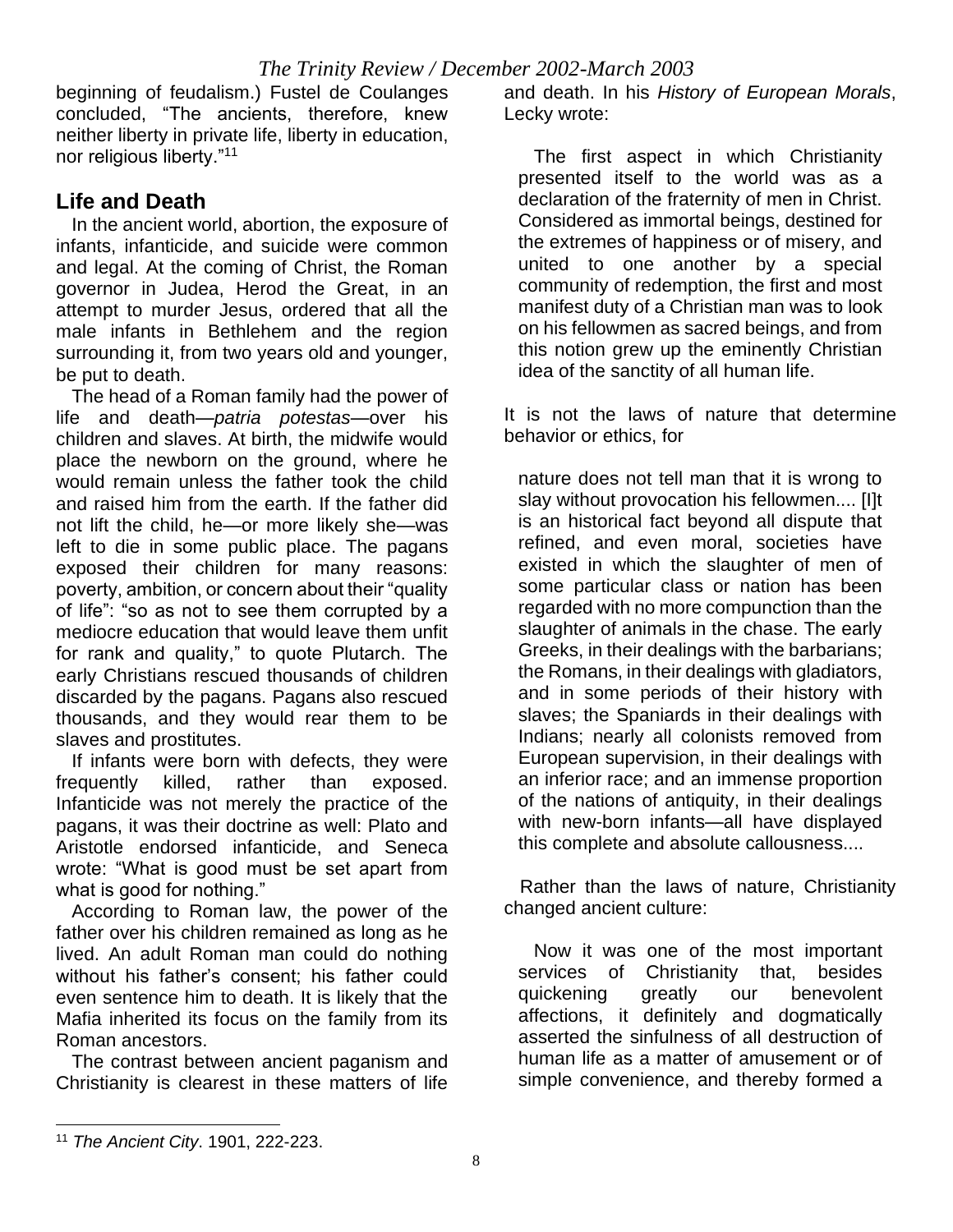new standard, higher than any which existed in the world.

 The influence of Christianity in this respect began with the very earliest stage of human life. The practice of abortion was one to which few persons in antiquity attached any deep feeling of condemnation. … In Greece, Aristotle not only countenanced the practice, but even desired that it should be enforced by law when population had exceeded certain assigned limits. No law in Greece, or in the Roman Republic, or during the greater part of the Empire, condemned it.... A long chain of writers, both pagan and Christian, represent the practice as avowed and almost universal. They describe it as resulting, not simply from licentiousness or from poverty, but even from so slight a motive as vanity, which made mothers shrink from the disfigurement of childbirth.... They assure us that the frequency of the crime was such that it gave rise to a regular profession.

 If we pass to the next stage of human life, that of the new-born infant, we find ourselves in [the] presence of that practice of infanticide which was one of the deepest stains of the ancient civilization.... Infanticide...was almost universally admitted among the Greeks, being sanctioned, and in some cases enjoined, upon what we should now call "the greatest happiness principle," by the ideal legislations of Plato and Aristotle, and by the actual legislations of Lycurgus and Solon. (Lecky, II, 9-11)

 But it was not only public violence that was condoned and encouraged at the time of Christ; suicide was also a virtue. "Suicide was accepted, even admired. The courage of the man who decides to end his suffering and accept eternal rest was extolled by the philosophers, for suicide proved the truth of the philosophical notion that what matters is the quality and not the quantity of time that one lives" (Murray, 229).

# **Law and Government**

 Rome is commonly supposed to have given us our system of justice, but the law of Rome at the time of Christ was quite unjust: "In a society as unequal and inegalitarian as the Roman, it is obvious that formal rights, however clear, had no reality, and that a weak man had little to gain by going to court."<sup>12</sup> Veyne gives this example of Roman law:

 Suppose that all I own in the world is a small farm…. A powerful neighbor covets my property. Leading an army of slaves, he invades my land, kills those of my slaves who try to defend me, beats me with clubs, drives me from my land, and seizes my farm. What can I do? A modern citizen might say, go to court...to obtain justice and persuade the authorities to restore my property....

 For one thing, the aggression against me by my powerful neighbor would have been considered a strictly civil offense; it would not have been covered by the penal code. It would have been up to me, as plaintiff, to see to it that the defendant appeared in court. In other words, I would have had to snatch the defendant from the midst of his private army, arrest him, and hold him in chains in my private prison until the day of judgment. Had this been beyond my power, the case would never have been heard....

 If, however, the victim somehow were to succeed in raising an army, capturing his enemy, bringing him to trial, and winning,

it then would have been up to me to enforce that judgment, if I could.... [A] judge could not sentence a defendant simply to restore what he had taken. Leaving my farm to its fate, the judge would authorize me to seize my adversary's chattels real and personal and sell them at auction, keeping a sum equal to the value placed on my farm by the court...and returning the surplus to my enemy. Who would have considered recourse to a system of justice so little interested in punishing social transgressions?

<sup>12</sup> Paul Veyne, "The Roman Empire," *A History of Private Life.* Cambridge, 1987, 166.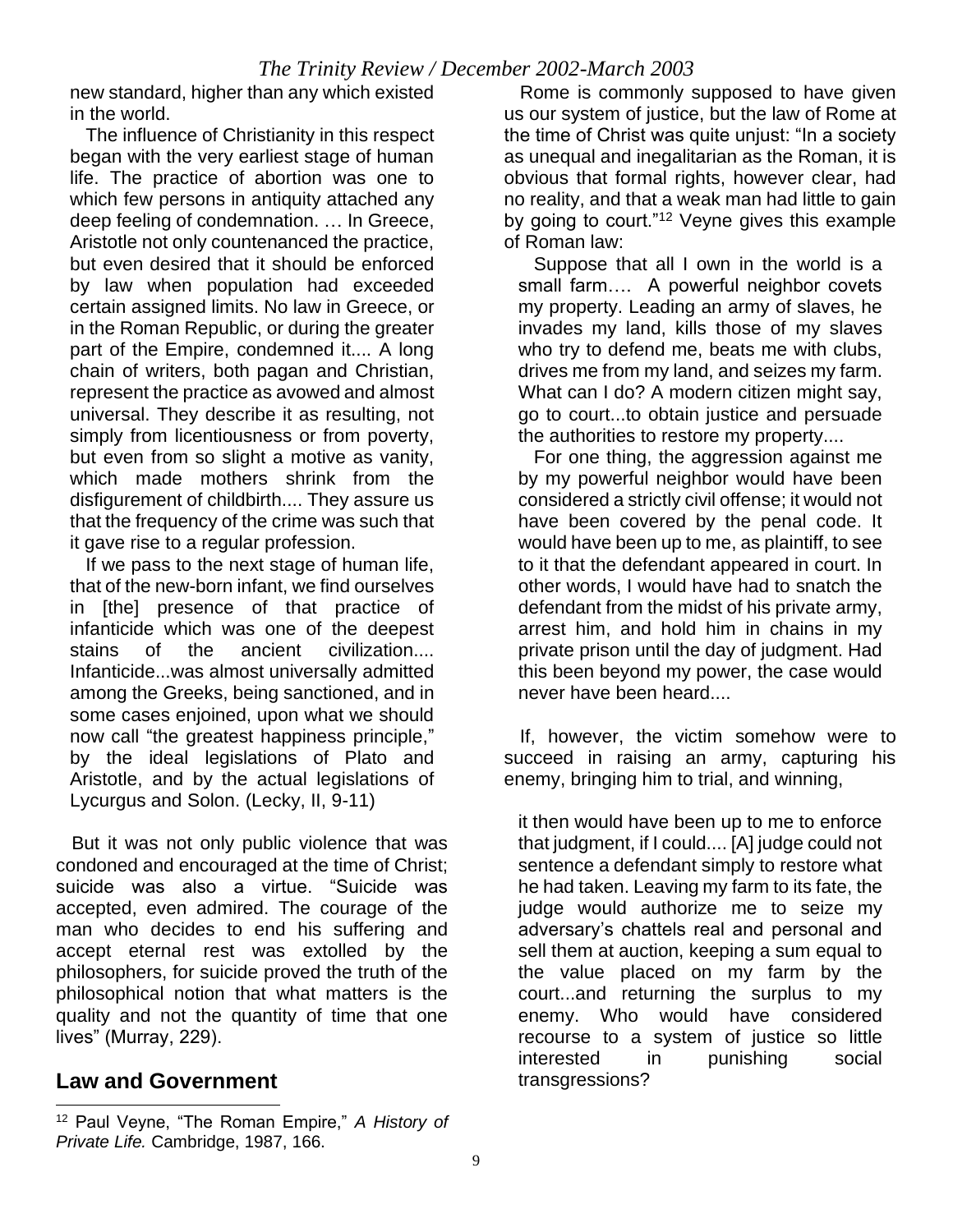The systemic injustice of the Roman legal system was compounded by its systematic corruption:

 A Roman noble (or even a mere notable) [had] more in common with [a] 'godfather' than with a modern technocrat. Getting rich through public service...never stood in the way of taking public service for one's ideal….

 The honest functionary is a peculiarity of modern Western nations. In Rome every superior stole from his subordinates. The same was true in the Turkish and Chinese empires, where *baksheesh* was the general rule.... Every public function was a racket, those in charge "put the squeeze" on their subordinates, and all together exploited the populace. This was true during the period of Rome's greatness as well as during the period of its decline.... Even the least important public positions…, such as apparitor or clerk of the courts, were sold by their incumbents to aspiring candidates, because every position carried with it guaranteed income in the form of bribes.... Ancient bureaucracy was nothing like our bureaucracy. For millennia sovereigns relied on racketeers to extort taxes and control their subjects. (Veyne, 167, 97-98, 100)

Even the renowned Roman legions operated this way. The Roman historian Tacitus tells us that

 Soldiers traditionally bribed their officers for exemption from service, and nearly a quarter of the personnel of every regiment could be found idling about the countryside or even lounging around the barracks, provided their officer had received his kickback.... Soldiers got the money they needed from theft and banditry or by doing the chores of slaves. If a soldier happened to be a little richer than the rest, his officer beat him and heaped duties upon him until he paid up and received dispensation.

 Cicero wrote that the "senatorial way to get rich" was to plunder the provinces under one's jurisdiction. Cicero prided himself on his honesty: After governing a province for a year, he was making the equivalent of a million dollars per year, a sum considered quite small by his peers.

# **The World After Christ**

 Christ was born within this pagan culture. But his kingdom, as he explained, while it was in this world, was not of it (*John* 18:36). It found its source, its authority, and its principles elsewhere. Instead of the prevailing polytheism of Greece and Rome he taught monotheism: "I and my Father are one" (*John* 10:30). Instead of the sinful and limited gods of paganism, Christ revealed the holy and transcendent God, creator of Heaven and Earth, ruler of all things. Instead of the pagan gods whose primary pastimes were violence, sexual immorality, and indolence, he taught a rational God who plans and works: "My Father works even until now, and I work" (*John* 5:17). He reiterated and explained the Ten Commandments with their condemnations of idolatry, of the use of images and statuary in worship, of profanity, of disrespect for parents and the Lord's Day, of idleness, of murder, of sexual immorality, of theft, of lying, and of covetousness (*Matthew* 5- 7). Even more important than the law, which he explained anew to correct all the misinterpretations of the Jewish lawyers, Christ revealed the Gospel of justification by faith in the righteousness of God alone, which alone could divinely transform men and societies. Instead of the pagan notion that if men are to have truth, they must discover it on their own power, he taught that God graciously reveals truth to men, and that the revealed truth is written so that all, not just the aristocratic few, might know.

 Against the totalitarianism of the pagan world empires, Christ taught the limitation of state power and the separation of church and state: "Render therefore to Caesar the things that are Caesar's, and to God the things that are God's" (*Matthew* 22:21). Neither Caesar nor any other mere man was *pontifex maximus*. Christ himself was the way, the truth, and the life, the only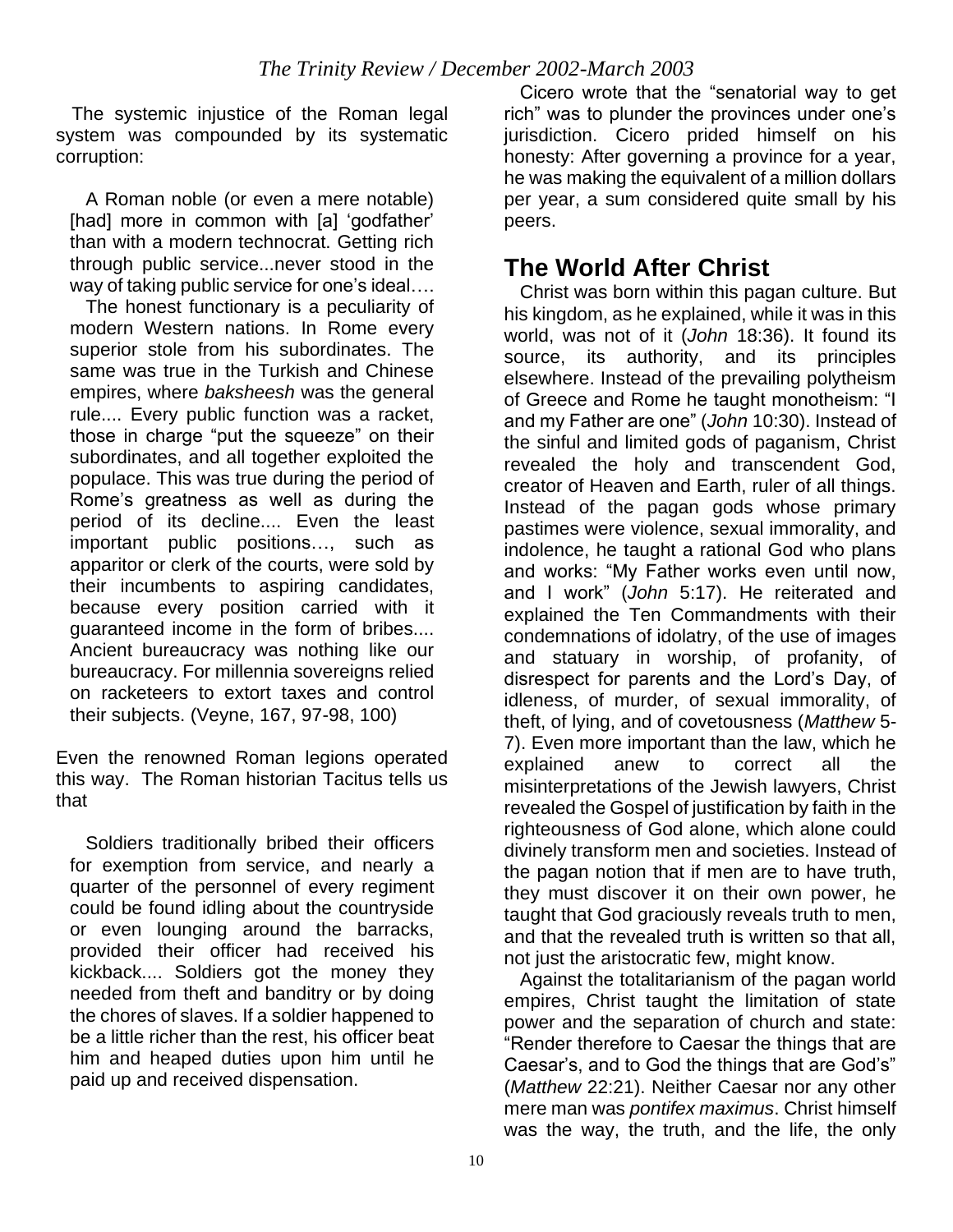mediator between God and man (*John* 14:6; *1 Timothy* 2:5). He explicitly denied the political theory and practice of the pagans: "You know that the rulers of the Gentiles lord it over them, and those who are great exercise dominion over them. Yet it shall not be so among you; but whoever desires to become great among you, let him be your servant" (*Matthew* 20:25-26). Christ demanded that rulers—both civil and ecclesiastical—serve, not control, the people. He outlined a limited role for civil government, not as the shaper of souls, as in pagan philosophies, but simply as the punisher of criminals. He founded a church whose government was representative and republican, whose officers were elected by the people, and whose constitution—the Bible—was written. Inspired by his words, the American Founders made their plans for a new Republic, a government of the people, by the people, and for the people.<sup>13</sup>

 The early Christians, condemned by pagans such as Celsus and Porphyry<sup>14</sup> as stupid, foolish, and superstitious, were not killed for their stupidity, but because they rejected the highest value of pagan society: worship of the totalitarian state in the person of the Emperor. The Christians rejected Aristotle ("The state is the highest of all.… Citizens belong to the state….") and believed Christ. Christ, in dying for the salvation of individual men, exalted both the individual and God. God is eternal and men are immortal; nations and rulers come and go with surprising rapidity, but individual souls live forever. Rome is not an eternal city; only individual men enjoy everlasting life.

 Christ taught that man was a creature of God and the lord of creation. Man's ancestry was not animal, but divine, and the Earth was made for man. Individual men were immortal; what they believed and did on Earth would have eternal consequences. After death, they did not descend into some shadowland, but each was required to give an account of his life to his maker and judge. All men were equal before God and his law, and each man would be judged individually. The classes of ancient society—the nobles, the proletariat, the slaves, the citizens, the men, the women, the Jews, the barbarians—meant nothing to God. In the new Christian faith, "There is neither Jew nor Greek, there is neither slave nor free, there is neither male nor female; for you are all one in Christ Jesus" (*Galatians* 3:8).

 Christ's kingdom grows only by persuasion, never by coercion<sup>15</sup>—it is a republic of knowledge, truth, and doctrine, not an empire of dominion, compulsion, or violence—and it has taken centuries for some Christian ideas to be understood and believed. Nevertheless, as the anguished wailing of Friedrich Nietzsche in the nineteenth century so clearly indicates, the absorption of Christian ideas has been widespread, though far from complete.

#### **The Medieval Mess**

 Had the Gospel of justification by faith alone been preached accurately and believed widely in the Roman Empire, the history of Europe and the Middle East would have been far different from the first century onward. But it was not to be. The Gospel was subverted and attacked in

<sup>&</sup>lt;sup>13</sup> The words, of course, are Lincoln's, but he got them from John Wyclif, who wrote of his English translation of the Bible in the fourteenth century: "This Bible is for the government of the people, by the people, and for the people," a daring rebuke of both civil and ecclesiastical autocrats in the name of a written divine revelation.

<sup>&</sup>lt;sup>14</sup> It is an odd fact that there are few references to Christianity among the extant writings of pagan scholars and philosophers. Perhaps those writings were lost or destroyed during the Middle Ages by a totalitarian church, or perhaps the learned pagans did not see the coming of Christianity, just as they

seemed unaware of the coming of Christ. Since Christ was a Jew and the son of a carpenter, and Christianity was not a movement of the aristocratic classes, but of the scorned business, worker, and slave classes, it may not have received the notice and early opposition a movement of the upper classes might have. "He catches the wise in their own craftiness…" (*Job* 5:13).

<sup>&</sup>lt;sup>15</sup> "Go therefore and make disciples of all nations. baptizing them in the name of the Father and of the Son and of the Holy Spirit, teaching them to observe all things that I have commanded you" (*Matthew* 28:19-20).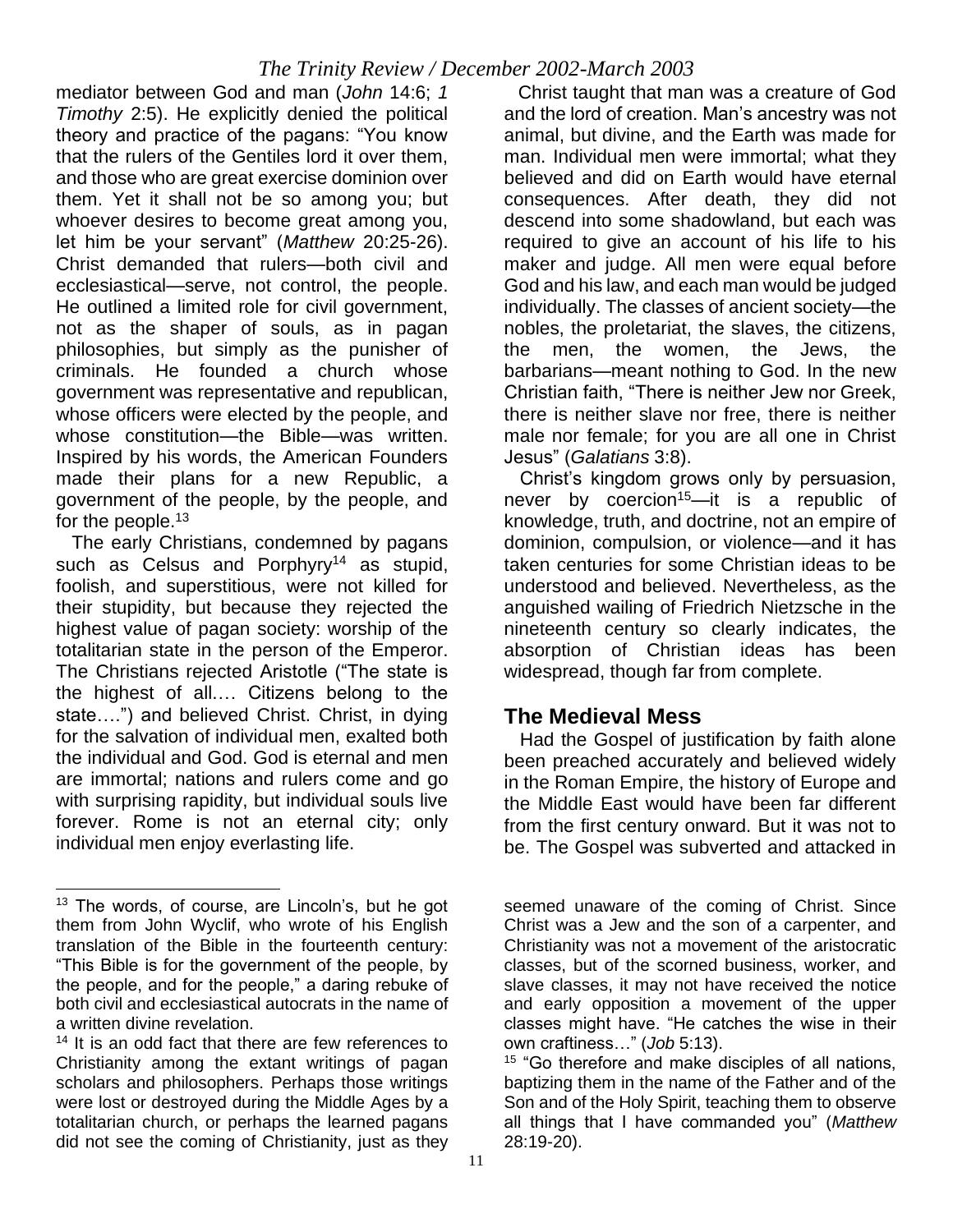the churches themselves even before the apostles died, and after they died, legalism, the notion that salvation comes by faith and works, became the principal message of the churches. The result was a corrupt mixture of ideas some from the Bible, many from pagan society, some cooked up by the philosophers and early church theologians.

 One chef of the medieval mess was Origen (182-251), who taught that Christ had sowed the "seeds" of Christian doctrine in every man. Christ had "tended" the best in Greek culture, its philosophy and its ethics—just as he had revealed the Law for the Jews. Therefore, Origen concluded, a Christian could not reject either the Roman Empire or Greek culture. The man who perfected this notion in the West (the notion was adopted in the East as well) was Thomas Aquinas (1225-1274), the official Doctor of the Roman Church-State, who deftly wove the sayings of the early theologians together with those of Aristotle (whom Thomas reverently called "The Philosopher") to produce an intricate system of error that denied the Gospel and ensured that the Roman Church-State would persecute all within its reach who spoke the Gospel. Thomas advocated compulsion of apostates and unbelievers, and exalted images as aids for communicating with and worshiping the divine. He adopted the Orthodox defense of images offered by John of Damascus (675-749), that "any devotion shown to a material object ascends to the spiritual reality it represents." It was this idolatrous religion of immanence, this empirical, earthy, sensate religion that the Christian Reformation ended in those lands where the Gospel of Jesus Christ was widely believed.

 Despite the mixture of little truth and much error that prevailed in the Middle Ages, some Christian ideas did have an effect on civil society:

 Under the influence of Christianity, the Roman law of the postclassical period reformed family law, giving the wife a position of greater equality before the law, requiring mutual consent of both spouses for the validity of a marriage, making divorce more difficult…, and abolishing the father's power of life or death over his children; reformed the law of slavery, giving a slave the right to appeal to a magistrate if his master abused his powers and even, in some cases, the right to freedom if the master exercised cruelty, multiplying modes of manumission of slaves, and permitting slaves to acquire rights by kinship with freemen; and introduced a concept of equity into legal rights and duties generally, thereby tempering the strictness of general prescriptions.<sup>16</sup>

 The codifications of Roman law that came with Justinian and later were due to the belief that "Christianity required that the law be systematized as a necessary step in its humanization."

 Christian ideas also had some effect on the invaders who entered Rome in AD 410:

 The rulers of the Germanic, Slavic, and other peoples of Europe during roughly the same era (from the fifth to the tenth centuries) presided over a legal regime consisting chiefly of primitive tribal customs and rules of the blood feud. It is more than coincidence that the rulers of many of the major tribal peoples, from Anglo-Saxon England to Kievan Russia, after their conversion to Christianity, promulgated written collections of tribal laws and introduced various reforms.... The Laws of Alfred (about AD 890) start with a recitation of the Ten Commandments and excerpts from the Mosaic law....

 But the impact of Christianity during the Dark and Middle Ages was minimal; the focus of the Roman Church-State was not the propagation of the Gospel (in fact, the Roman Church-State persecuted those who propagated the Gospel), but the construction of a so-called Christian empire: Christendom. Some of the blame for

<sup>16</sup> Harold Berman, *The Interaction of Law and Religion.* London, 1974, 53.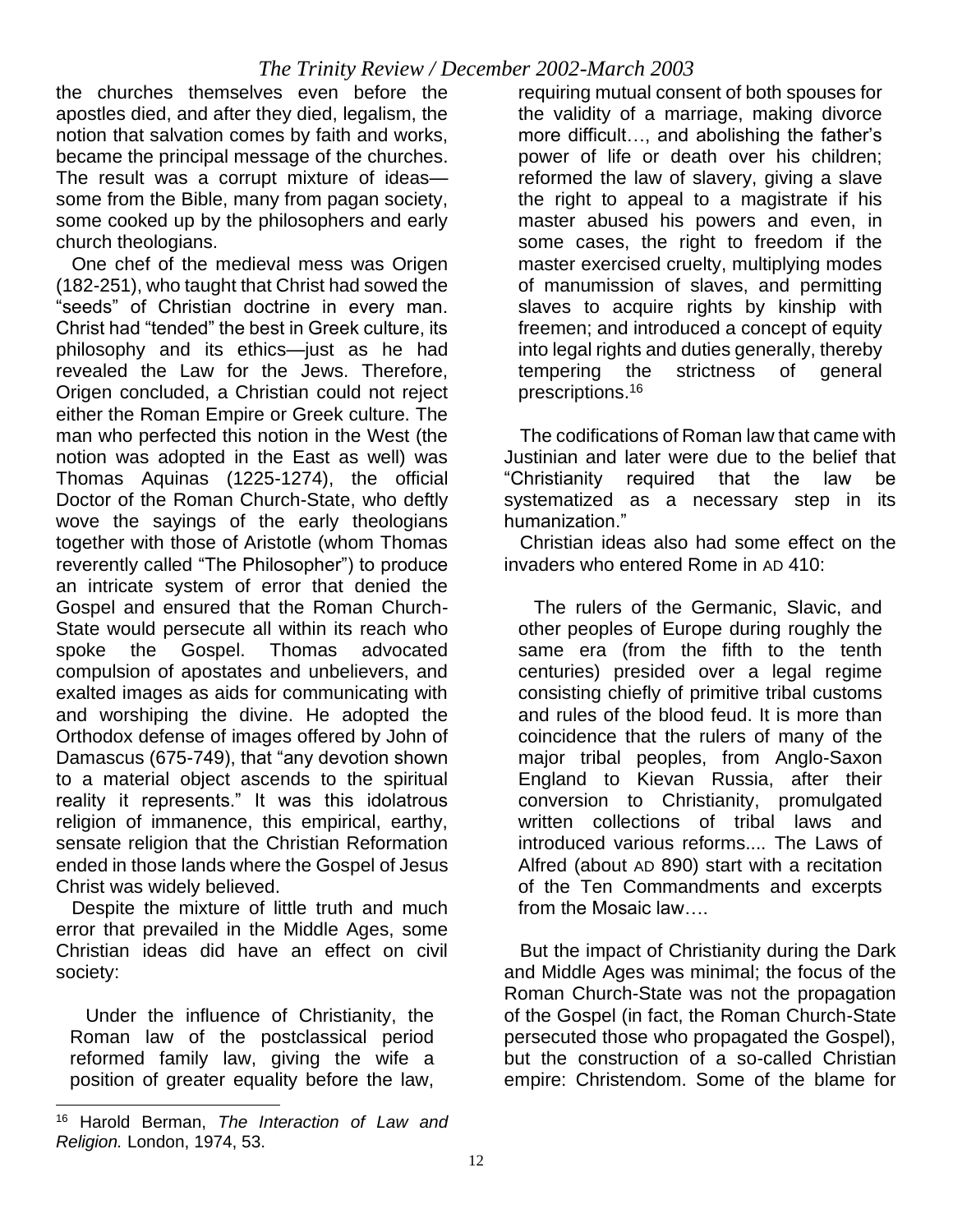Christendom must rest on the Emperor Constantine.

#### **Constantine: Builder of Christendom**

 To suggest, as some historians (and many others with axes to grind) have done, that Constantine rescued the Christian church from persecution is fantasy. Christians had enjoyed complete tolerance in the Roman Empire from 260-302. More importantly, Christians were persecuted by the regime that Constantine constructed.

 What was happening to the churches during that period is significant. As Peter Brown, one of the more reliable ancient historians put it: "The conversion of a Roman emperor to Christianity, of Constantine in 312, might not have happened—or, if it had, it would have taken on a totally different meaning—if it had not been preceded, for two generations, by the conversion of Christianity to the culture and ideals of the Roman world."<sup>17</sup> Brown sees two generations of accommodation, compromise, corruption, and finally conversion of the churches to their culture. But the worldliness of the churches began much earlier, even before the deaths of the apostles.

 What the Constantinian establishment of the Catholic Church meant was that the bishops note that the Biblical, Presbyterian form of church government had been abandoned by the churches before the time of Constantine—the bishops now joined the bureaucrats to form a new governing class in the Empire. The bishops of Italy became the heirs of the Roman Senate, and the bishop of Rome became the Emperor's successor. Throughout the Empire, Catholic bishops used monks (misogynist, communist ascetics) as terrorists to enforce their rule:

 Bands of monastic vigilantes, led by Schenudi of Atripe (died *c.* 466) patrolled the towns of Upper Egypt ransacking the houses of pagan notables for idols. In North Africa, similar wandering monks, the Circumcellions, armed with cudgels called "Israels," stalked the great estates, their cry of "Praise be to God" more fearful than the roaring of a mountain-lion (104).

"The Christian bishop," Brown reports,

now ruling large congregations and backed by the violence of the monks, had come to the fore. The Emperor Theodosius committed the bloodbath of Thessalonica [massacring the residents of the city in 390]…yet he went down to history as Theodosius the "Great," the exemplary Catholic monarch. (106)

 With its legal establishment, the Catholic Church became wealthy as well bloody:

 Wealth might be used to cover the costs of an acquittal at the Last Day…. From the fifth century onwards, this rich flood welled into the Christian Church 'for the remission of sins.' The rise of the economic position of the Christian Church was sudden and dramatic: It mushroomed like a modern insurance company. By the sixth century, the income of the bishop of Ravenna was 12,000 gold pieces; the bishop of a small town drew a salary as great as that of a senatorial provincial governor. (109)

 The time-honored, traditional Roman system of exploitation of inferiors by superiors, with all the hierarchy exploiting the people, had been adopted by the Catholic Church-State. This exploitation was possible only because the Catholic Church had already rejected the Gospel of salvation by free grace. The Catholic Church's rejection of the Gospel of justification by faith alone made all its subsequent errors and atrocities not only possible, but inevitable.

 Constantine did not establish Christianity as the only lawful religion of the Empire (an act that would have been Antichristian); he established the Catholic Church as the only lawful church in the Empire, a different Antichristian act.

 Some have argued that Constantine's initial intention was freedom of worship for all. The

<sup>17</sup> Peter Brown, *The World of Late Antiquity, AD 150- 750*. London and New York, 1971, 82.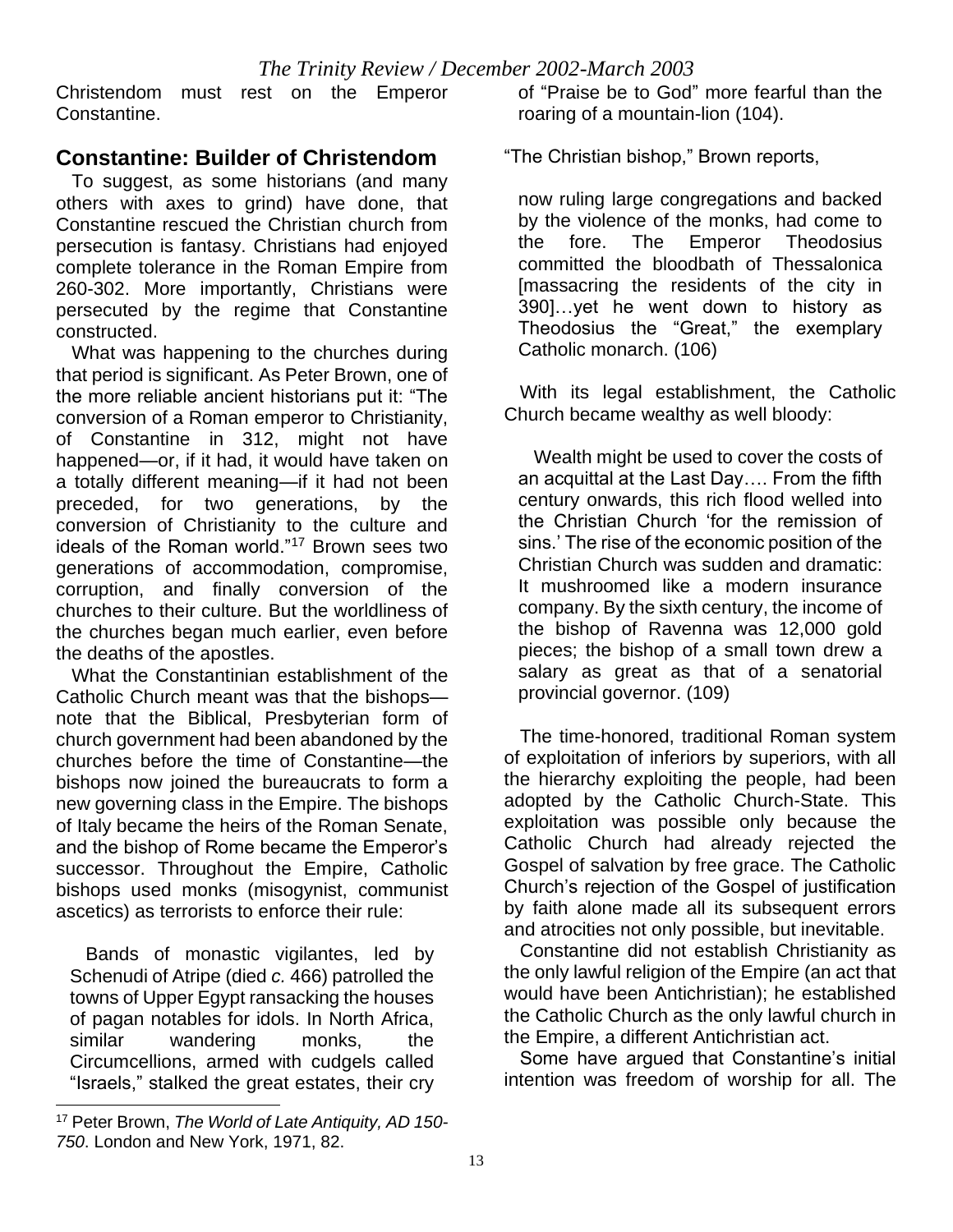Edict of Milan, issued in 313 with Emperor Licinius, read, in part: "Since we saw that freedom of worship ought not to be denied…, to each man's judgment and will the right should be given to care for sacred things according to each man's free choice." Eusebius (263-339), bishop of Caesarea, reported a rescript of the Edict of Milan sent to a provincial governor bearing these words:

 For a long time past we have made it our aim that freedom of worship should not be denied, but that every man, according to his own inclination and wish, should be given permission to practice his religion as he chose…. Every man may have permission to choose and practice whatever religion he wishes. $18$ 

Whatever Constantine's intention—to recognize genuine freedom of religion or merely to use freedom of religion as a transition from established paganism to established Catholicism—freedom of religion was not the result of his edicts.

 In the same year in which he issued the Edict of Milan, Constantine ordered his prefect in Africa to persecute the Donatists:

 I consider it absolutely contrary to the divine law that we should overlook such quarrels and contentions, whereby the Highest Divinity may perhaps be moved to wrath, not only against the human race, but also against me myself, to whose care He has, by His celestial will, committed the government of all earthly things…. For I shall really and fully be able to feel secure and always to hope for prosperity and happiness from the ready kindness of the most mighty God, only when I see all venerating the most holy God in the proper cult of the Catholic Religion with harmonious brotherhood of worship.

 Constantine did not establish Christianity because Constantine, quite frankly, did not know what Christianity is. The legend of Constantine, which Constantine himself promoted, says that before the Battle of Milvian Bridge, he had seen a vision of a cross—but pagan Romans had seen visions for centuries. In fact, this was not the first vision Constantine had seen; he had earlier seen Apollo, who had guaranteed his earlier military victories. But at a feast concluding the Council of Nicaea in 325 (which he had summoned), Constantine first gave a public account—13 years after the fact —of the apparition he had experienced, and Eusebius, his obsequious biographer, reported it for us:

 The Emperor said that about the noon hour, when the day was already beginning to wane, he saw with his own eyes in the sky above the Sun a cross composed of light, and that there was attached to it an inscription saying, "By this conquer." At the sight, he said, astonishment seized him and all the troops who were accompanying him on the journey and were observers of the miracle. He said, moreover, that he doubted within himself what the import of this apparition could be. And while he continued to ponder and reason on its meaning, night suddenly came on; then in his sleep, the Christ of God appeared to him with the same sign which he had seen in the heavens, and commanded him to make a likeness of that sign which he had seen in the heavens, and to use it as a safeguard [a charm—JR] in all engagements with his enemies. At dawn of day, he arose, and communicated the marvel to his friends; and then, calling together the workers in gold and precious stones, he sat in the midst of them, and described to them the figure of the sign he had seen, bidding them represent it in gold and precious stones. And this representation I myself have had opportunity of seeing.<sup>19</sup>

 If indeed Constantine saw or heard something, it was a demonic vision and voice, not a word from God. Brown tells us that after

<sup>18</sup> Eusebius, *The History of the Church*, Book 10, paragraph 5

<sup>19</sup> Eusebius, *Life of Constantine*, Book 1, chapter 30.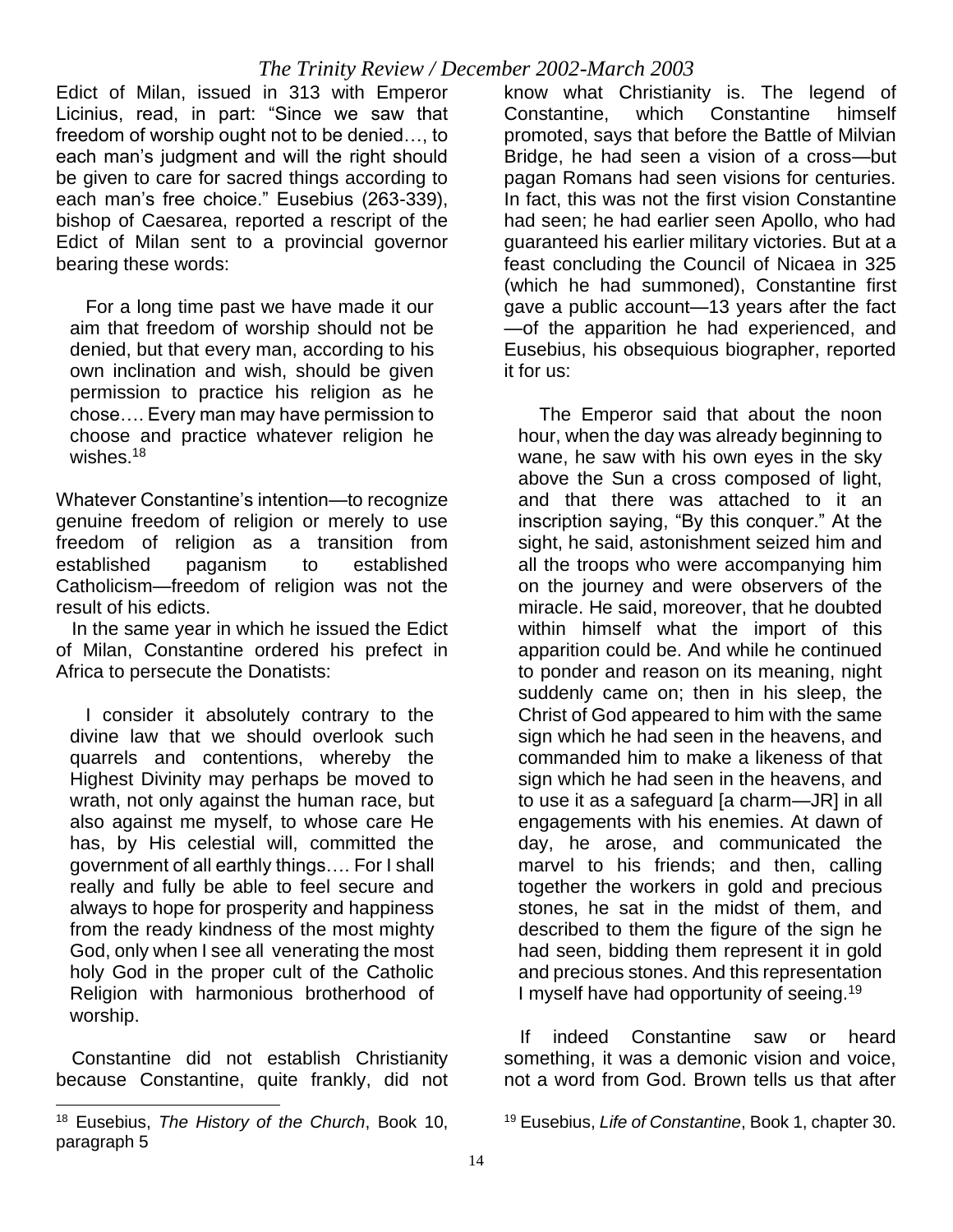his "conversion" "The first Christian emperor accepted pagan honours from the citizens of Athens. He ransacked the Aegean for pagan classical statuary to adorn Constantinople. He treated a pagan philosopher as a colleague. He paid the travelling expenses of a pagan priest who visited the pagan monuments of Egypt" (88). Sol Invictus, the pagan Sun god, was honored on Constantine's coins until 321.

 It was this man who is credited with making "Christianity" the lawful religion of the Empire, but Constantine, himself not knowing what Christianity is, turned to the Catholic bishops, who gave him various answers. That was intolerable. And for that reason, Constantine summoned councils in an attempt to unify the Empire theologically, just as he had unified it militarily in 324, when he defeated Licinius, his last rival for power. Councils assembled in response to his orders and those of subsequent emperors; and creedal formulations from the fourth century onward become the creedal formulations approved by the Roman Emperor. All who disagreed were banished from the Empire, or punished in more painful ways.

 In 324, after defeating Licinius, Constantine proclaimed himself head of the Catholic Church and summoned bishops to Nicaea for a council in which he himself would preside. Two hundred fifty obeyed. In another summons he wrote: "such is the regard I pay to the lawful Catholic Church that I desire you to leave no schism or division of any kind anywhere."

 Not only would the Emperor permit no disagreement (for there must be unity of doctrine to match the political unity of the Empire), he also began to subsidize the Catholic Church:

 Inasmuch as I have resolved that in all provinces, namely Africa, Numidia, and Mauretania, certain named ministers of the lawful and most holy Catholic Religion should receive some contribution toward expenses, I have sent a letter to Ursus, the Eminent Finance Officer of Africa, informing him that he must arrange the transfer to Your

Steadfastness [Caecilian, bishop of Carthage] of 3000 *folles* in cash [an enormous amount—JR]. Your task on receipt of this sum of money will be to see that it is distributed among all the persons named above according to the schedule supplied to you by Hosius [bishop of Corduba and religious adviser to Constantine]. If later you find that you still lack means to carry out my intentions in this matter in respect of them all, you must not hesitate to ask Heraclidas our treasurer for whatever you find necessary. I have given him orders in person that if Your Steadfastness should ask him for any sum, he is to arrange for its transfer to you without question.<sup>20</sup>

 In 315 Constantine issued an edict making it a crime for Jews to proselytize. His goal in all this was to ensure that the "proper cult of the Catholic Religion" would be observed throughout the Empire: So much for every man being permitted to practice his religion as he chose. A century later, the penalty for Jewish proselytizing was made death.

#### **Papal Rome**

 Fifteen centuries after the birth of Christ, little had changed in Western Europe but the names of the gods worshiped. The Western Europeans of the fifteenth century still lived in an enchanted world—a world of magic and miracles.

 Instead of the twelve gods of ancient Rome, there were the cults of the twelve apostles, whose relics could cure diseases, control the weather, and inflict harm on those who opposed them.

 Instead of the departmental deities of ancient Rome, there were the departmental Saints of papal Rome.

 Instead of the cult of Diana, Queen of Heaven, there was the cult of Mary, Queen of Heaven.

The holidays, $21$  processions, sacrifices, and rituals continued; the apparitions, pilgrimages, relics, and shrines remained; the gladiatorial contests were replaced by *autos da fe* at which

 $21$  In pre-Reformation Germany, there were 161 days of holy fasting and abstinence each year.

<sup>20</sup> Eusebius, *The History of the Church*, Book 10, chapter 6.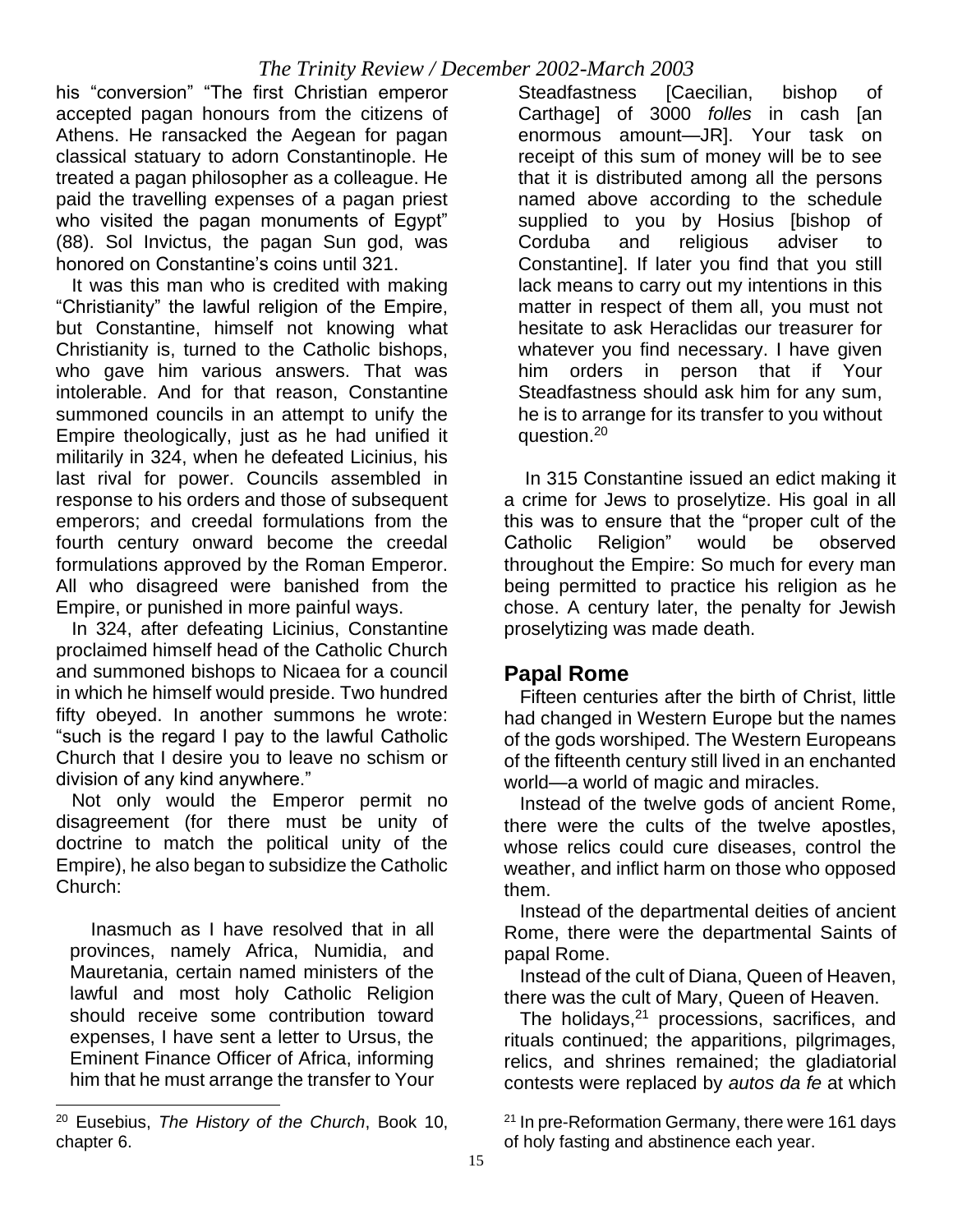the religious would chant the *Psalms* and pray the liturgy. Laing wrote, "though there is a notable difference in the character of the supernatural beings that in the fourth century succeeded to the multitudinous functions of the old departmental spirits, there is little or no change in the attitude of mind…."

The founders of the Catholic Church-State

were keenly interested in winning the pagans to the faith, and they succeeded. But undoubtedly one element in their success was the inclusion in their system of the doctrine of the veneration of Saints. They seem to have felt that in order to make any headway at all, it was necessary for them to match the swarms of spirits available for the pagans with a multitude of wonder-working Saints and Martyrs. How far they were prepared to go is indicated by their favorable attitude toward the pagan veneration of Virgil that amounted almost to deification…. The Saints succeeded to the worship of the dead just as they had succeeded to the cult of the departmental deities and to the little gods of the Roman household…. Reports of miracles wrought by human beings were common among the ancient Romans and were accepted by the great mass of people without question…. The [Roman] Christians adapted themselves to the pagan attitude. They matched the miracle-workers of the pagans with the wonder-working Saints; and with their success the number of miracles increased. The sanctity of relics, well established as it has been among the pagans, acquired far greater vogue in [medieval] Christian times and was given a degree of emphasis that it had never had before…. Like the deified heroes and emperors of pagan times, the Saints were honored with altars, sacred edifices, incense, lights, hymns, *ex-voto* offerings, festivals with illuminations and high hilarity, prayers, and invocations. They became intermediate divinities….<sup>22</sup>

 One Roman Catholic historian described the religion of early sixteenth-century Europe in these words:

 In 1509 when John Calvin was born, Western Christendom still shared a common religion of immanence. Heaven was never too far from Earth. The sacred was diffused in the profane, the spiritual in the material. Divine power, embodied in the [Roman] Church and its sacraments, reached down through innumerable points of contact to make itself felt: to forgive or punish, to protect against the ravages of nature, to heal, to soothe, and to work all sorts of wonders. Priests could absolve adulterers and murderers, or bless fields and cattle. During their lives, saints could prevent lightning from striking, restore sight to the blind, or preach to birds and fish. Unencumbered by the limitations of time and space, they could do even more through their images and relics after death. A pious glance at a statue of St. Christopher in the morning ensured protection from illness and death throughout the day. Burial in the habit of St. Francis improved the prospects for the afterlife. A pilgrimage to Santiago, where the body of the apostle James had been deposited by angels, or to Canterbury… could make a lame man walk, or hasten a soul's release from purgatory. The map of Europe bristled with holy places; life pulsated with the expectation of the miraculous. In the popular mind and in much of the official teaching of the [Roman] Church, almost anything was possible. One could even eat the flesh of the risen Christ in a consecrated wafer.

 Much of late medieval religion was magical, and…the difference between church men and magicians lay less in what they claimed they could do than in the authority on which their claims rested. This is illustrated by the crucifix that 'controlled' the weather at Tallard…. Late medieval piety showed an almost irrepressible urge to

 $22$  Laing, 8-9, 83, 120-121. Please note that this was the medieval version of "seeker-sensitive" worship.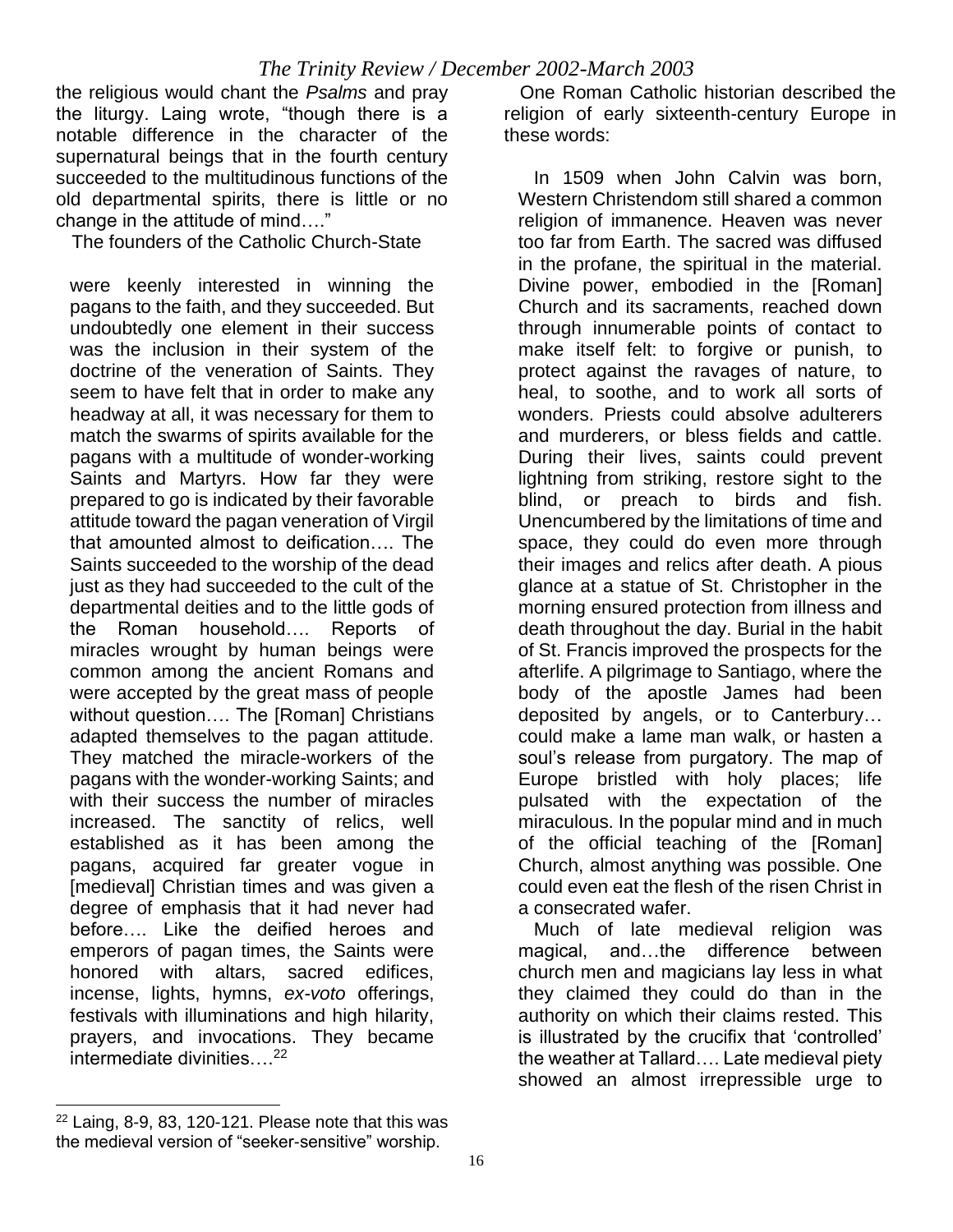localize the divine power, make it tangible, and bring it under control.<sup>23</sup>

# **The Christian Reformation**

 It was not until the Christian Reformation of the sixteenth century that the Gospel of Jesus Christ freed Western Europe from the melange of pagan and Roman Church superstition that had prevailed during the Middle Ages. (The East never had a Reformation, and largely fell prey to Islam.) The popular religious literature in Europe in the fifteenth century was almost entirely devoted to the cult of Mary and the Saints. As for the less popular and more academic literature, one historian reported that "after 50 years, a lifetime of diligent searching, he had found nowhere in the fifteenth century a single defense of salvation either by faith alone or by sole reliance on external works and indulgences; everywhere salvation was rather conceived as coming only by the most sincere penance, active self-improvement, and recognition of God's grace."<sup>24</sup> It was this mongrel faith-works religion that the Christian Reformation of the sixteenth century abolished in much of Western Europe.

#### **Church and State, Separated and Reformed**

 Martin Luther's courageous rejection—in the name of written revelation, logic, and freedom —of this faith-works religion laid the necessary theological foundation for the emergence of a free, humane, and civilized society from the ancient and medieval paganism of Christendom. The result was religious freedom and her daughters: political, civil, and economic freedom.

 The first principle of the Reformation was divine, non-contradictory, propositional revelation. This is clearly seen in Luther's statement at his trial before the assembled officers of the Roman Church-State, the Diet of Worms, in April 1521:

 Unless I am refuted and convicted by testimonies of the Scriptures or by clear arguments (since I believe neither the Pope nor the councils alone; it being evident that they have often erred and contradicted themselves), I am conquered by the Holy Scriptures quoted by me, and my conscience is bound in the Word of God: I cannot and will not recant anything, since it is unsafe and dangerous to do any thing against the conscience.<sup>25</sup>

 The Reformation began with a rejection of logical contradiction, not an embrace of it. The popes and councils had no authority—and could have no authority—because they contradicted themselves. Unlike many "Christian" theologians, who urge us to embrace contradiction, paradox, tension, antinomy, and mystery as tokens and exemplars of divine truth,<sup>26</sup> Luther clearly understood that an authoritative Word from God must be clear and non-contradictory. Luther simply echoed the Apostle Paul: "For if the trumpet makes an uncertain sound, who will prepare for battle?" (*1 Corinthians* 14:8). With his rejection of contradictory sources, Luther swept away centuries of pious religious nonsense.

 But it was not simply on the rejection of contradiction that the Reformation rested; it rested on the Holy Scriptures, that is, the written revelation of God. The Bible alone is the noncontradictory revelation of God, and God has put all his revelation in writing. Luther so emphasized this idea that it became known as the *Schriftprinzip*: the writing principle. Here are some of Luther's statements of this fundamental principle, which he calls an "axiom" and a "first principle":

<sup>23</sup> Carlos Eire, *War Against the Idols: The Reformation of Worship from Erasmus to Calvin.* Cambridge, 1986, 1, 11.

<sup>24</sup> Steven Ozment, *The Reformation in the Cities.* Yale, 1975, 16.

<sup>25</sup> See Philip Schaff, *History of the Christian Church. Volume VII: The German Reformation*, 304-305.

 $26$  The list of theologians and schools of thought that teach this is long: One thinks immediately of the Neo-orthodox, but one must add mystics of all denominations; proponents of negative and analogical theology, including Thomists and Van Tilians; and some who claim to be Reformed, such as J. I. Packer.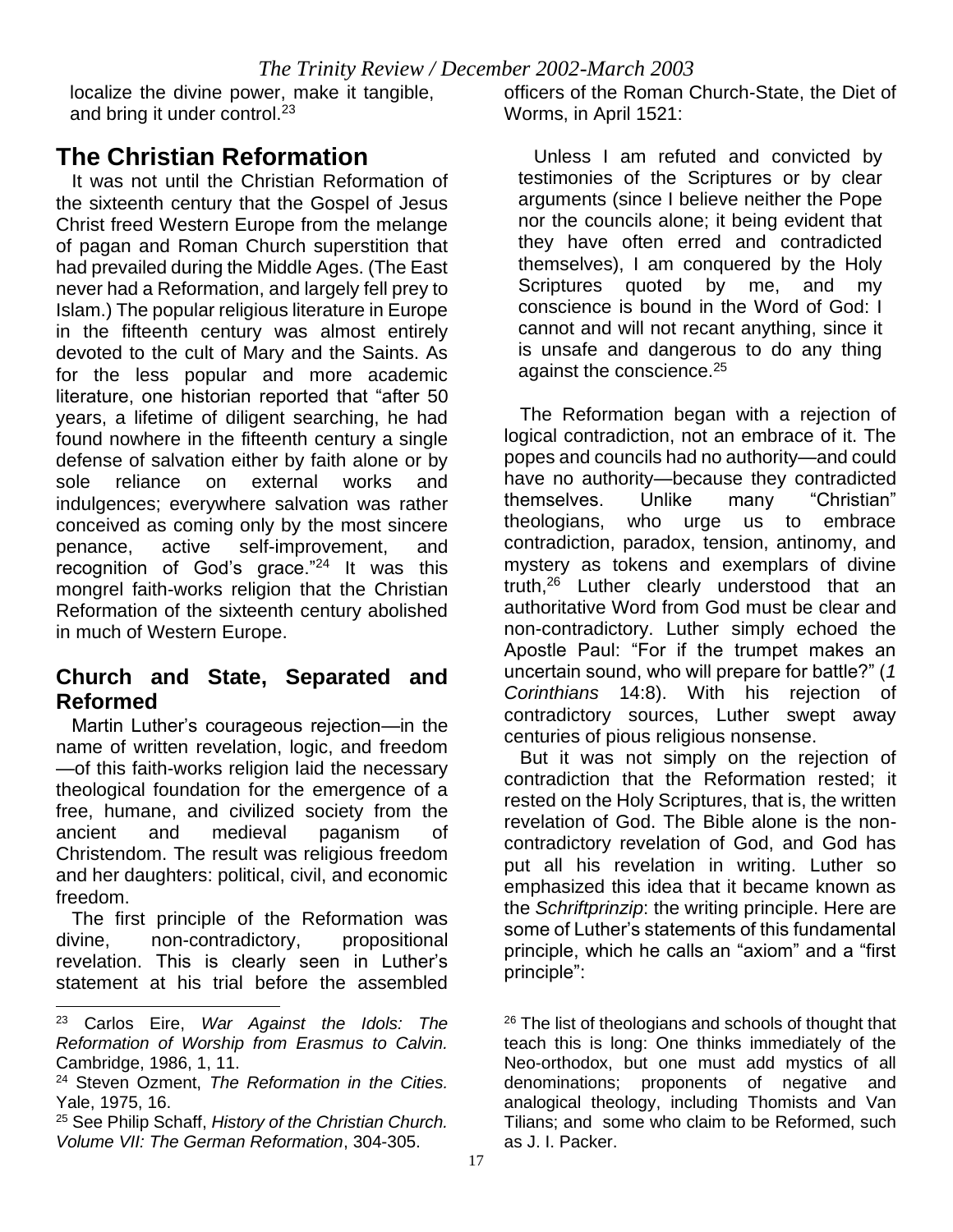We intend to glory in nothing but Holy Scripture, and we are certain that the Holy Spirit cannot oppose and contradict himself.

 I have learned to hold only the Holy Scripture inerrant. All other writings I so read that, however learned or holy they may be, I do not hold what they teach to be true unless they prove by Scripture or reason that it must be so.

 Putting aside all human writings, we should spend all the more and all the more persistent labor on Holy Scriptures alone…. Or tell me, if you can, who is the final judge when statements of the fathers contradict themselves? In this event the judgment of Scripture must decide the issue, which cannot be done if we do not give Scripture the first place…so that it [the Bible] is in itself the most certain, most easily understood, most plain, is its own interpreter, approving, judging, and illuminating all the statements of all men…. Therefore nothing except the divine words are to be the first principles for Christians; all human words are conclusions drawn from them and must be brought back to them and approved by them.

 Scripture itself…alone is the fount of all wisdom.

 And even in the writings of the fathers we should accept nothing that does not agree with Scripture. Scripture alone must remain the judge and master of all books.

 Now the *Schriftprinzip* had profound and revolutionary effects on both thought and society. By recognizing the unique, axiomatic status of Holy Scripture, Luther de-divinized all other writings and traditions. Because they were not divinely inspired, they were of no authority in the church. This freed Christians in the West from the ecclesiastical tyranny that had lorded it over them for more than a thousand years. The "liberty of the Christian man" became a slogan of the Reformation, and the first liberty was freedom from the dictates of church leaders.

 By recognizing that a text—the 66 books of the Bible breathed out by God, as *2 Timothy* 3:16 said—is the Christian axiom, Luther's

insight resulted in revolutionary changes in all of society: The Christian church now came under the rule of law, rather than the rule of men. That law—the written Word of God in its entirety was public, permanent, unchanging, selfinterpreting, and intended to be understood and believed by all Christians. That implied many things, some of which were

- Each man was to read God's Word for himself— Luther never tired of pointing out that the letters of the New Testament are addressed to all Christians, not to an elite—and to make his own judgments, not relying on the authority of church leaders to tell him what to think, but solely on Scripture for its own interpretation.
- This in turn required a literate populace, and universal, not elitist, education, became one of the major social reforms stemming from the Reformation.
- Church officers held only ministerial, delegated authority, and Christ through his Word, the Bible, delegated that authority. Should they exceed that authority, their decisions were not binding on the conscience.
- Both officers and institutions were to be judged by ordinary Christians as to whether they were obeying Scripture or exceeding the authority granted them by Scripture. The Reformers frequently appealed to such passages as *Acts* 17:11, *1 Corinthians* 10:15 and *1 Corinthians* 14:29, in which ordinary Christians are commanded to judge, and commended for judging, the words of apostles and prophets by the divinely inspired words of Scripture.
- God's whole revelation was written in the 66 books of the Bible, to which nothing could be added, either by churchmen claiming ancient tradition or enthusiasts claiming new revelation.

 The revolution first accomplished in the churches could not be confined to them, but quickly spread to civil governments. Not only was there a reduction in the power of churches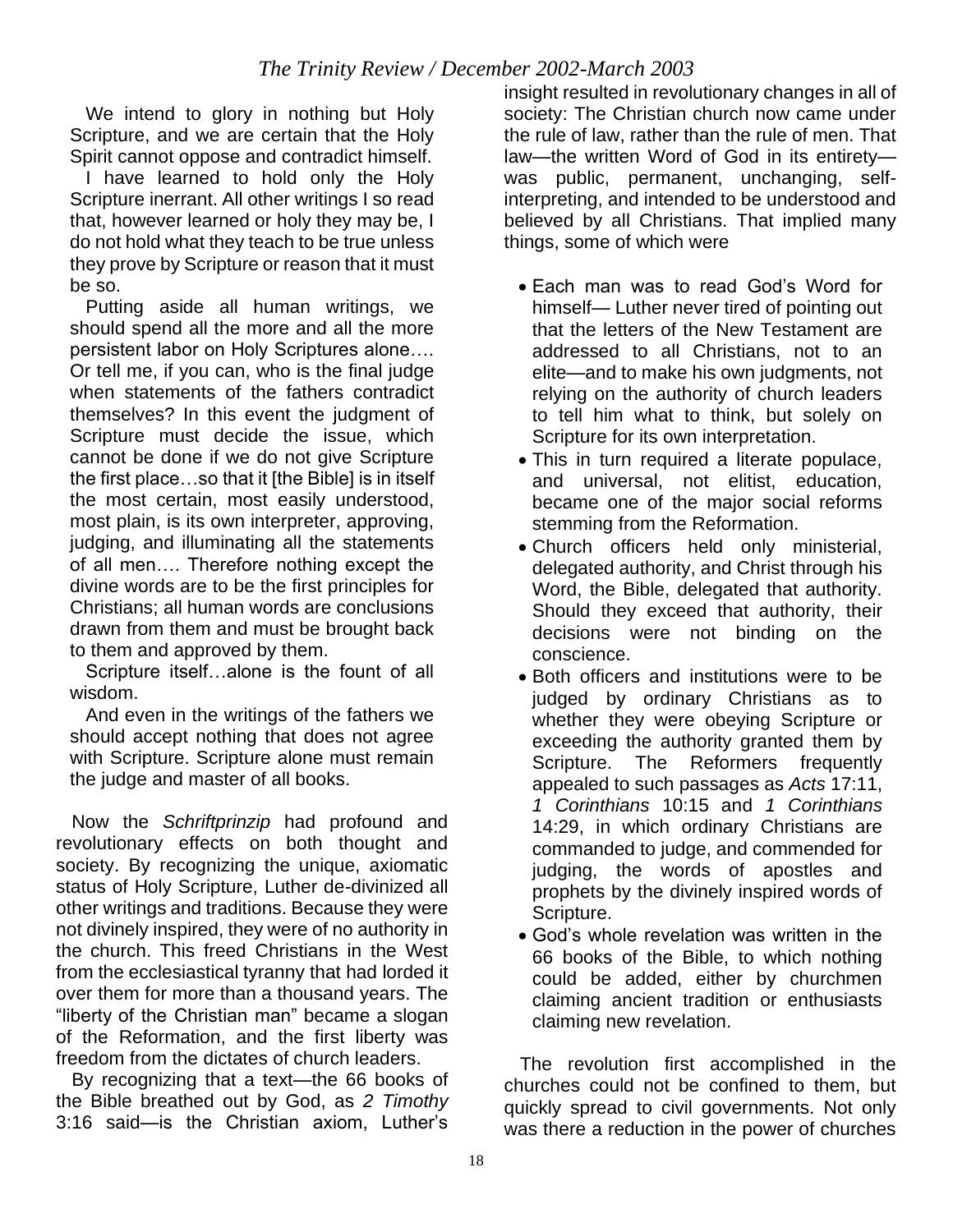in Protestant societies, but a reduction in the size and scope of government as well. For example, Steven Ozment reports that "when the Reformation was consolidated in Rostock in 1534, it brought not only an end to the privileges of the clergy but also government agreement to reduce its own numbers by about one-third," and to submit to a detailed annual accounting (122). Karl Holl, Professor of Church History at the University of Berlin (1906-1926), wrote, "…it was the Reformation that first set a rigid limit to the absolute power of the state."<sup>27</sup>

 The individual, for the first time in human history, was widely recognized as the direct creation of God, as the image of God, and as the redeemed of God. "The discovery of the doctrine of iustification elevated the independence of the individual," wrote Holl (30). It was the individual person—the human soul who was freed from pagan and medieval tyranny by the Reformation, and from that freedom arose a free, humane, and civilized society.

#### Harold Berman argued that

the key to the renewal of law in the West from the sixteenth century on was the Protestant concept of the power of the individual, by God's grace, to change nature and to create new social relations through the exercise of his will. The Protestant concept of the individual will became central to the development of the modern law of property and contract. Nature became property. Economic relations became contract.... The property and contract rights so created were held to be sacred and inviolable, so long as they did not contravene conscience.... And so the secularization of the state, in the restricted sense of the removal of ecclesiastical controls from it, was accompanied by a spiritualization, and

even a sanctification, of property and contract. (64-65)

After Luther came Calvin:

 Calvinism has also had profound effects upon the development of Western law, and especially upon American law. The Puritans carried forward the Lutheran concept of the sanctity of individual conscience<sup>28</sup> and also, in law, the sanctity of individual will as reflected in property and contract rights. [S]eventeenth century Puritans, including men like [John] Hampden, [John] Lilburne, [Walter] Udall, William Penn and others, by their disobedience to English law, laid the foundations for the English and American law of civil rights and civil liberties as expressed in our respective constitutions: freedom of speech and press, free exercise of religion, the privilege against selfincrimination, the independence of the jury from judicial dictation, the right not to be imprisoned without cause, and many other such rights and freedoms. (66-67)

 The Reformation also recognized Christ's distinction between God and Caesar (a distinction that had been denied or blurred in ancient and medieval societies, both East and West), and separated the institutions of church and state. The state did not receive its authority from or through the church—in *Romans* 13, Paul taught that civil governors received their authority directly from God, not from the pope and the church did not receive its authority from or through the state—Christ had appointed a government for the church, with its own officers and authority, separate and distinct from civil government. The church was a complete institution in the first century, not one that was

<sup>27</sup> *The Cultural Significance of the Reformation*, 1911, 53.

<sup>&</sup>lt;sup>28</sup> "Luther also established freedom of conscience, whose defense he made an individual obligation, as a rational principle for the state…. The basic principle of Luther was taken up by his followers. It was observed at the very first opportunity that offered itself, the visitation in the Electorate of

Saxony in 1527-8. On this occasion the Elector of Saxony explicitly renounced the forcible coercion of any subjects to his faith…. This occurrence in a small German territory had general historical significance. It was a departure from a tradition of more than a thousand years…" (Holl, 54). And so the Reformation began to undo the errors of Constantine.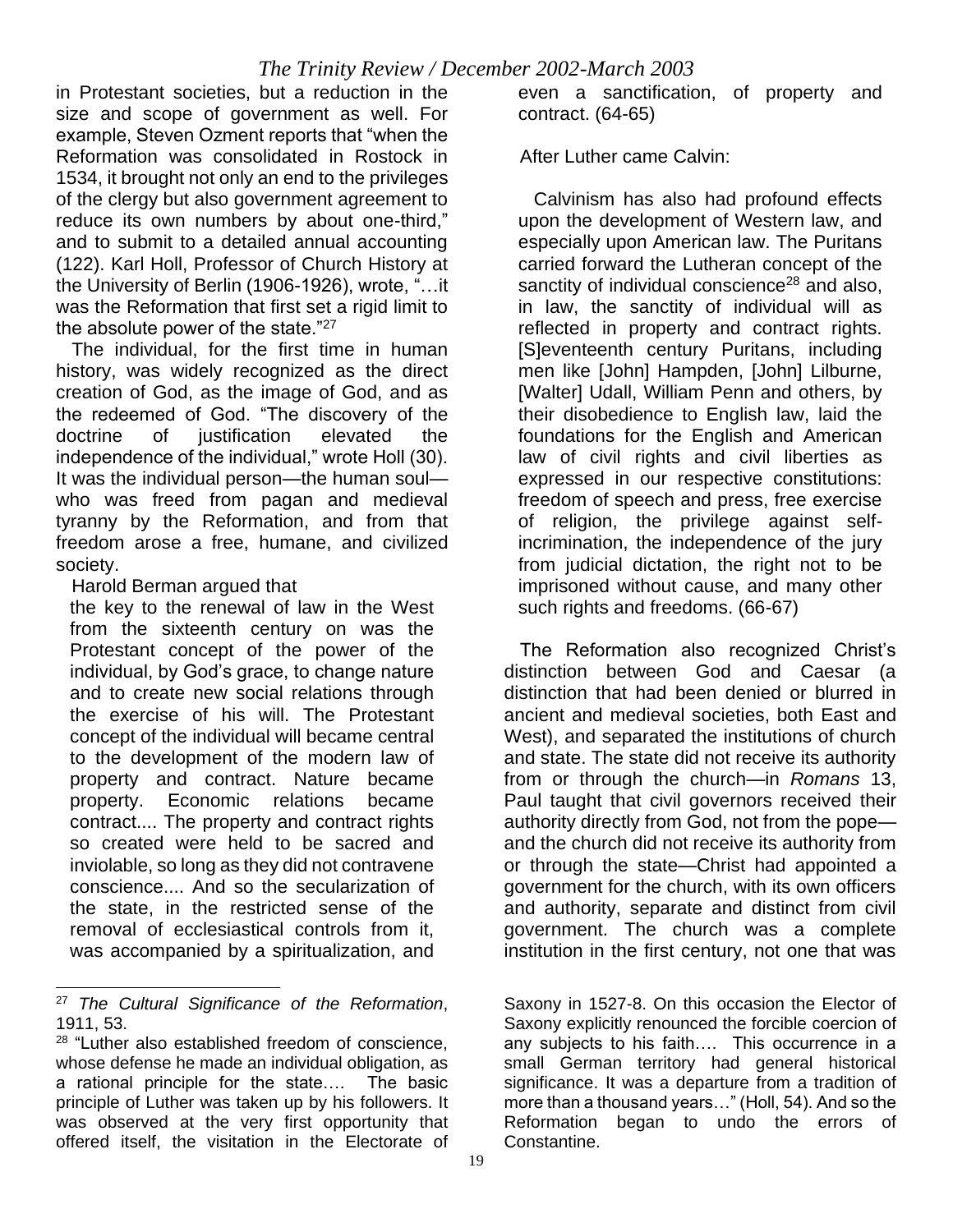completed only by the accession of Constantine to power in the fourth century. The sixteenthcentury Reformation is best understood as the shattering of Christendom by Christianity, The superstitions and institutions of pagan and papal Rome were crushed by the stone not cut with hands.

#### **Economic Development**

 It was the nations most greatly affected by the Reformation that ended slavery and serfdom first, not merely because they recognized the freedom of the Christian man and the priesthood of all believers, but also because they realized that all men are created in the image of God, and that no man is naturally the inferior of another. The Reformation caused a revolution in thought about the dignity of work, and work became a calling; good works became those tasks done in the pursuit of one's vocation—not counting beads, lighting candles, or buying indulgences. The result was a spurt of economic activity that transformed Protestant countries, making them the most prosperous, inventive, and powerful nations on Earth.

 In the nineteenth century it was a truism that the economic and political differences between nations were due to their different religions. In 1845, Charles Dickens, describing the stark difference between a Protestant Swiss canton and a Roman Catholic canton, wrote:

 On the Protestant side, neatness, cheerfulness, industry, education, continued aspiration after better things. On the Catholic side, dirt, disease, ignorance, squalor and misery. I have so constantly observed the like of this since I first came abroad, that I have a sad misgiving that the religion of Ireland lies at the root of all its sorrows.<sup>29</sup>

 One mid-twentieth-century economic historian reported that

 I have found, I repeat, no writer, Catholic or non-Catholic, who seriously disputed the claim that Protestant countries were generally more prosperous than Catholic ones…. There was almost universal agreement before [Max] Weber [wrote *The Protestant Ethic and the Spirit of Capitalism*]…that there was a close historical association between Protestantism and the development of capitalism in its modern forms.<sup>30</sup>

 An early twentieth-century historian listed six ways in which Protestantism gave birth to freedom and prosperity in Western Europe:

 (1) Protestantism permitted the intellect to be devoted to secular pursuits, not just religious;

 (2) Protestantism brought education to the masses;

 (3) Protestantism did not encourage indolence and distaste and disdain for labor as Roman Catholicism did;

 (4) Protestantism championed independence and individual responsibility;

 (5) Protestantism created a higher type of morality;

 (6) Protestantism fostered the separation of church and state. $31$ 

 A new civilization was not Luther's intention; at the beginning of the Reformation, he did not even contemplate organizing a new church, let alone a new society. But a new civilization was God's intention. Luther's first concern was the eternal salvation of his own soul, and God turned his terror into joy by showing him, from Scripture, the doctrine of the perfect, imputed righteousness of Christ received by faith alone. That doctrine was taught especially clearly in Paul's letters to the Romans and the Galatians*.*

 In the sixteenth century, God caused the Gospel of justification by faith alone to be widely preached and believed in Western Europe, using Luther and Calvin and many others to

<sup>&</sup>lt;sup>29</sup> Letter to Mr. Foster, quoted in Ernest Phillipps, *Papal Merchandise*. London, 169-170.

<sup>30</sup> Jacob Viner, *Religious Thought and Economic Society*, Durham, 1978, 182, 185.

<sup>&</sup>lt;sup>31</sup> Felix Rachfahl, "Kapitalismus und Kalvinismus," 1909.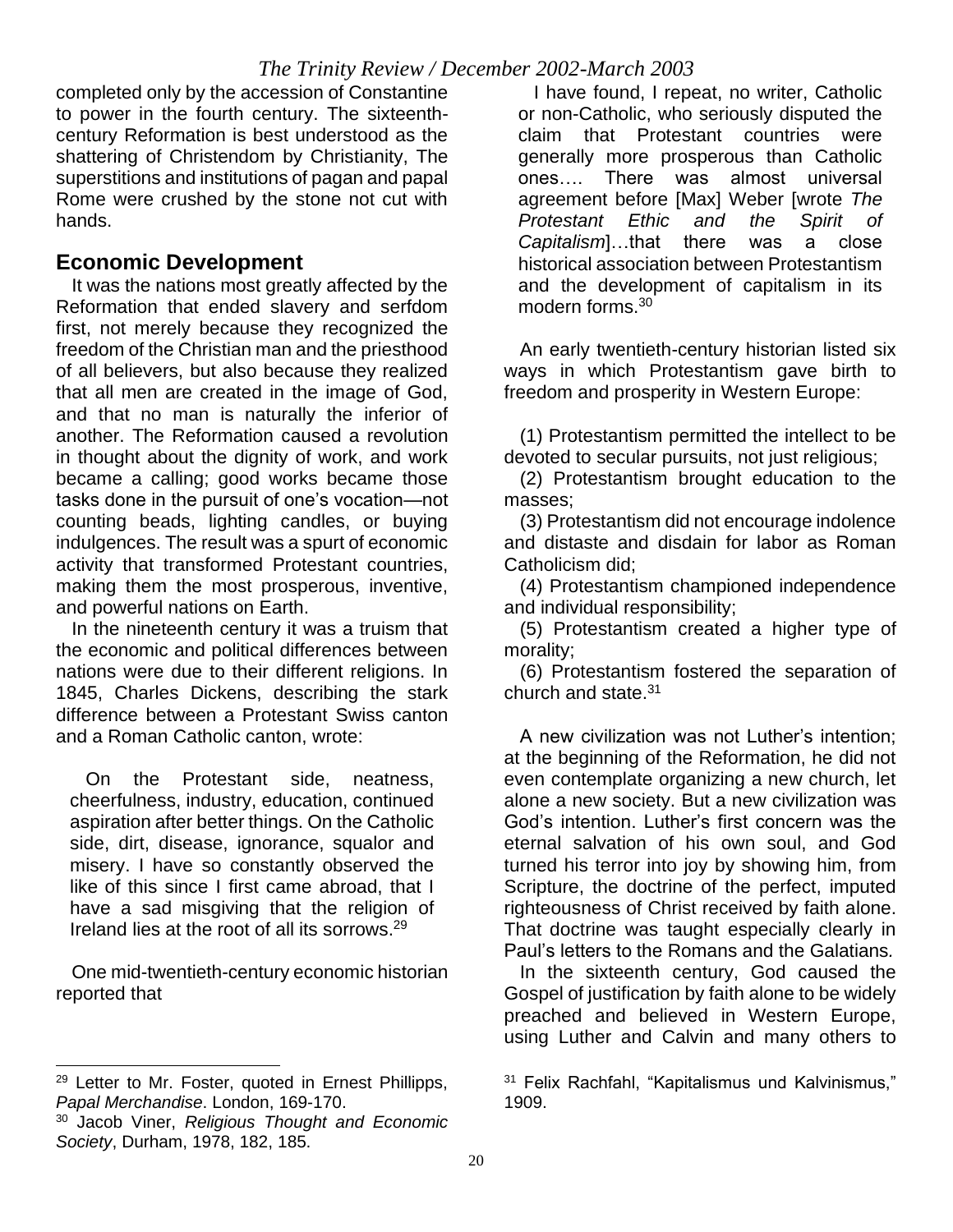accomplish his purpose of building his kingdom. Because the Gospel was widely believed, God blessed believers in Western Europe and America beyond anything they could have imagined, and his blessings spilled over into society at large, creating what we now call Western civilization. Christ had promised this in the Sermon on the Mount:

 Therefore I say to you, do not worry about your life, what you will eat or what you will drink; nor about your body, what you will put on. Is not life more than food and the body more than clothing? Look at the birds of the air, for they neither sow not reap nor gather into barns; yet your heavenly Father feeds them. Are you not of more value than they?

 Which of you by worrying can add one cubit to his stature? So why do you worry about clothing? Consider the lilies of the field, how they grow: They neither toil nor spin; and yet I say to you that even Solomon in all his glory was not arrayed like one of these. Now if God so clothes the grass of the field, which today is, and tomorrow is thrown into the oven, will he not much more clothe you, O you of little faith?

 Therefore, do not worry, saying, "What shall we eat?" or "What shall we drink?" or "What shall we wear?" For after all these things the Gentiles seek. For your heavenly Father knows that you need all these things. But seek first the kingdom of God and his righteousness, and all these things shall be added to you.

 All these things—the things we call Western civilization—were added to the European and American Christians, on an historically unprecedented scale, just as Christ had promised. And they were added because their priorities were straight: They sought first the Kingdom of God and his imputed righteousness, not their own righteousness or prosperity.

#### **Judea Against Rome**

Luther rejected the errors of Constantine and his successors in the Catholic and Orthodox Churches. He wrote:

 It is with the Word that we must fight, by the Word we must overthrow and destroy what has been set up by violence. I will not make use of force against the superstitious and unbelieving…. No one must be constrained. Liberty is the very essence of faith…. I will preach, discuss, and write; but I will constrain none, for faith is a voluntary act…. God's Word should be allowed to work alone, without our work or interference. Why? Because it is not in my power to fashion the hearts of men as the potter molds the clay…. I can get no further than their ears; their hearts I cannot reach. And since I cannot put faith into their hearts, I cannot, nor should I, force anyone to have faith. That is God's work alone…. We should preach the Word, but the results must be left solely to God's good pleasure.

 Despite the enormous progress made in Western Europe and the United States since the sixteenth century, a resurgence of ancient and medieval paganism now threatens Western civilization. The paganism of Papal Rome erupted again in the twentieth century.<sup>32</sup> Among modern philosophers the late-nineteenthcentury German Friedrich Nietzsche clearly understood the "revaluation of all [pagan] values" that Christianity represents. In his *Genealogy of Morals* Nietzsche wrote:

 The symbol of this struggle, inscribed in letters legible across all human history, is 'Rome against Judea, Judea against Rome.' There has hitherto been no greater event than this struggle, this question, this deadly contradiction….. One has the right to link the salvation and future of the human race with

<sup>&</sup>lt;sup>32</sup> Some of the most popular novels of the late twentieth century were written by medievalists, and their action is set in enchanted fantasy worlds that recall the worlds of ancient and medieval paganism.

These novels, sometimes praised by reviewers as Christian allegories, are devoid of Christian figures and ideas, and their authors explicitly deny that they are Christian stories.